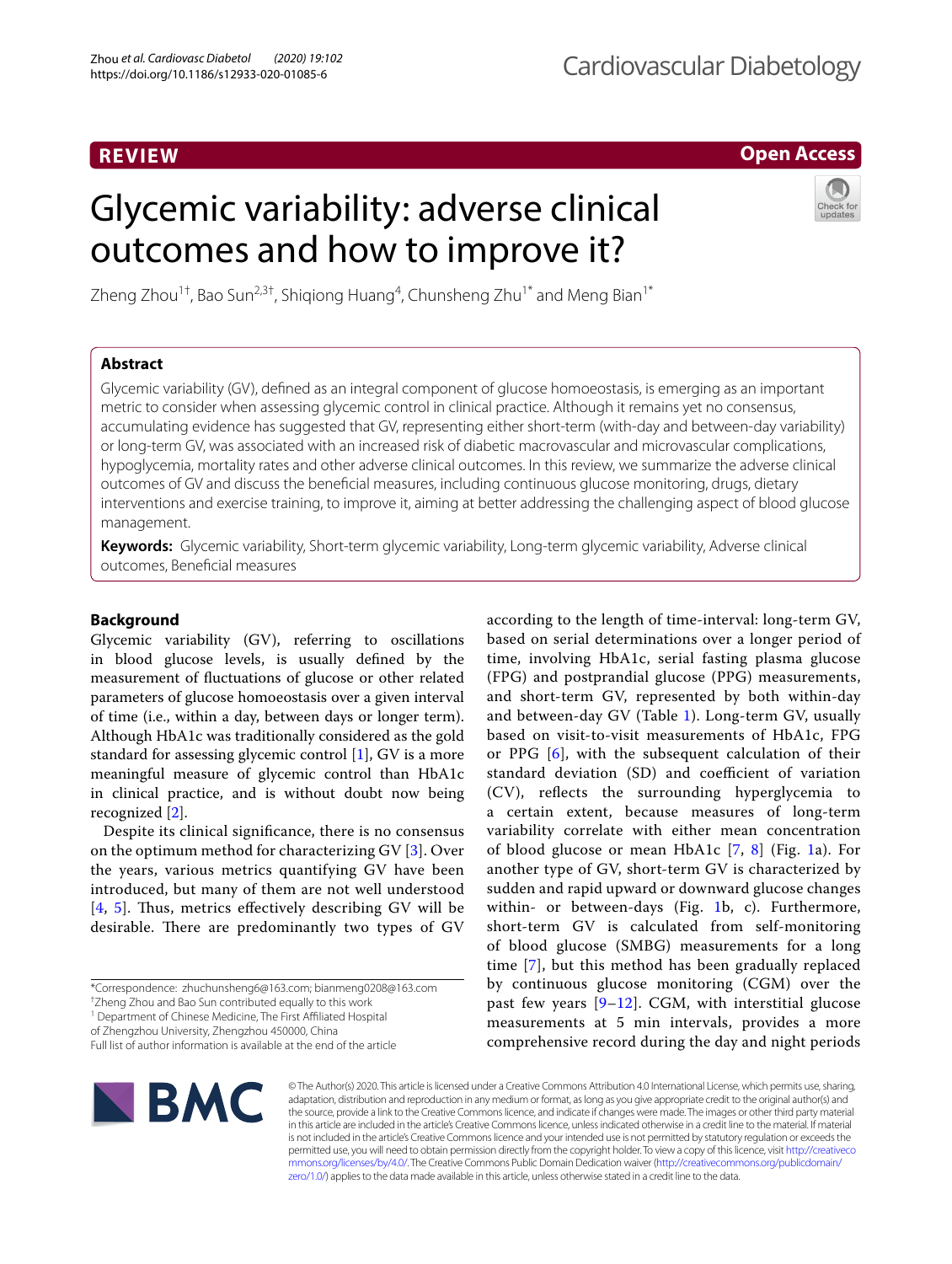#### <span id="page-1-0"></span>**Table 1 Main types of metric for assessment of GV**

| Types of metric                                     | <b>Computation or description</b>                                                                                            | <b>References</b> |
|-----------------------------------------------------|------------------------------------------------------------------------------------------------------------------------------|-------------------|
| Long-term GV                                        |                                                                                                                              |                   |
| Visit-to-visit measurements of<br>HbA1c, FPG or PPG | Measures of SD or CV of HbA1c, FPG and PPG between sequential visits                                                         | [6]               |
| Short-term GV                                       |                                                                                                                              |                   |
| <b>SD</b>                                           | Variation around the mean blood glucose                                                                                      | $\lceil 4 \rceil$ |
| CV.                                                 | Magnitude of variability relative to mean blood glucose                                                                      | [4]               |
| MAGE                                                | Mean differences from peaks to nadirs                                                                                        | $[13]$            |
| <b>CONGA</b>                                        | Difference between a current blood glucose reading and a reading taken hours earlier                                         | [14]              |
| <b>MAG</b>                                          | Absolute differences between sequential readings divided by the time between the first and last blood<br>glucose measurement | $\lceil 2 \rceil$ |
| <b>MODD</b>                                         | Absolute differences between two glucose values measured at the same time with a 24 h interval                               | $[15]$            |
| AGP/IQR                                             | Distribution of glucose data at a given timepoint and resulted as interguartile ranges                                       | [16, 17]          |
| LBGI/HBGI                                           | Preceded by a log transform to render symmetric the skewed distribution of glucose values                                    | [4, 18]           |
| <b>ADRR</b>                                         | Sum of the daily peak risks for hypoglycemia and hyperglycemia                                                               | $[19]$            |
| <b>TIR</b>                                          | Percentage of time per day within target glucose range (3.9–10.0 mmol/L)                                                     | [20, 21]          |

GV, glycemic variability; FPG, fasting plasma glucose; PPG, postprandial glucose; SD, standard deviation; CV, coefficient of variation; MAGE, mean amplitude of glycemic excursions; CONGA, continuous overlapping net glycemic action; MAG, mean absolute glucose; MODD, mean of daily diferences; AGP, average glucose profle; IQR, interquartile ranges; LBGI, low blood glucose index; HBGI, high blood glucose index; ADRR, average daily risk range; TIR, time in range



<span id="page-1-1"></span>within-day and between-day GV. GV, glycemic variability; FPG, fasting plasma glucose; PPG, postprandial glucose; SD, standard deviation; CV, coefficient of variation; MAGE, mean amplitude of glycemic excursions; CONGA, continuous overlapping net glycemic action; MAG, mean absolute glucose; MODD, mean of daily diferences; AGP, average glucose profle; IQR, interquartile ranges; LBGI, low blood glucose index; HBGI, high blood glucose index; ADRR, average daily risk range; TIR, time in range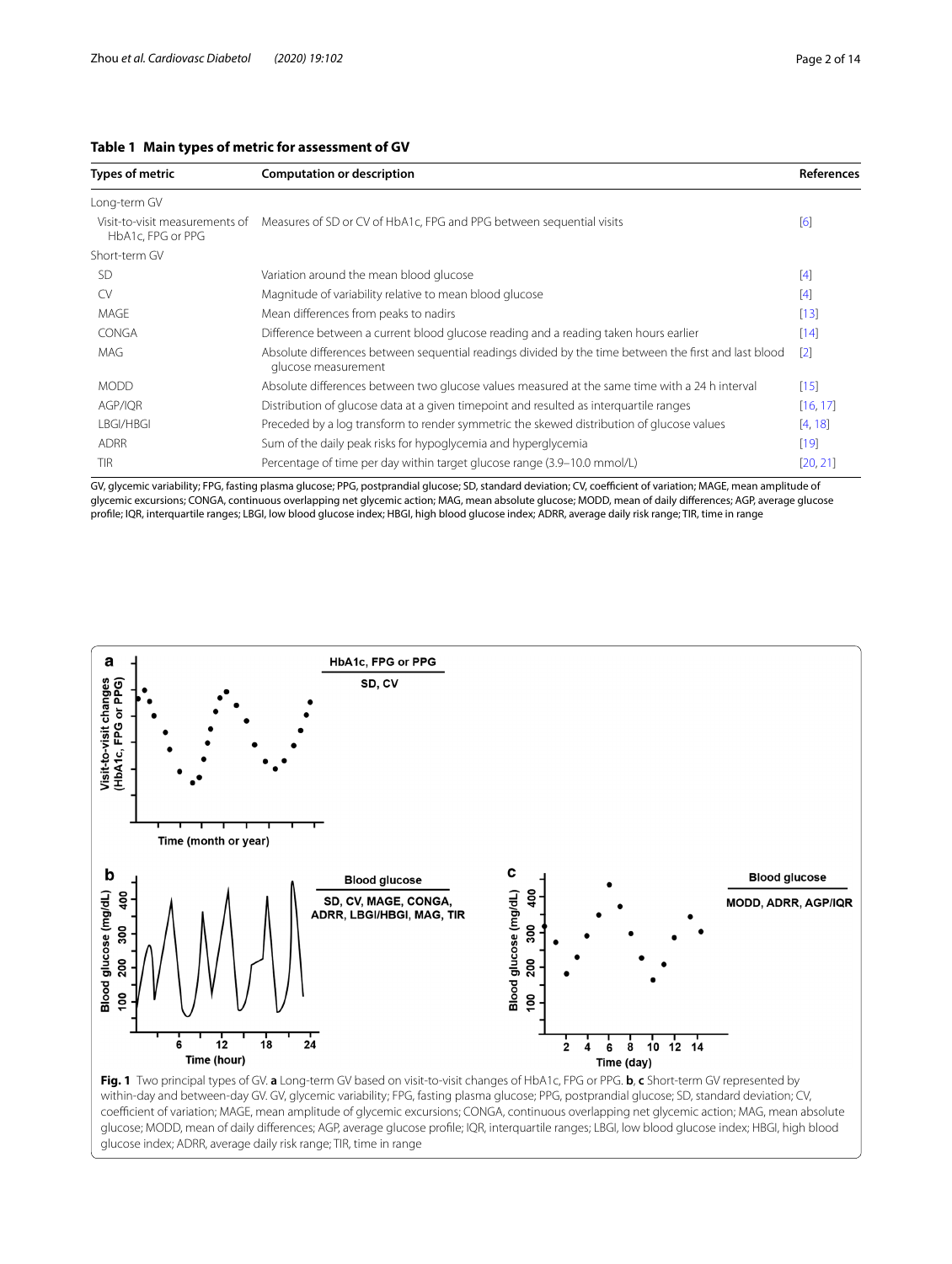compared to SMBG [[7,](#page-9-6) [10](#page-9-19)]. Similar to long-term GV, the common metrics of short-term GV include the SD and CV. When averaging each daily SD or CV, the mean of within-day daily GV over the stated time period can also be estimated [[4\]](#page-9-3). Service et al. introduced that the mean amplitude of glycemic excursions (MAGE) was the "gold standard" for assessing the short-term withday GV [[13\]](#page-9-10). Due to its simplicity, MAGE remained still commonly used to assess the with-day GV by further measuring the arithmetic mean of the diferences between consecutive peaks and nadirs. Moreover, a novel approach to measurement of with-day GV was presented by the continuous overlapping net glycemic action (CONGA) metric that calculates the SD of diference between a current blood glucose reading and a reading taken hours earlier [\[14](#page-9-11)]. Another metric of with-day GV was the mean absolute glucose (MAG), which summed absolute diferences between sequential readings divided by the time between the frst and last blood glucose measurement [\[2](#page-9-1)]. Correspondingly, the metrics for estimating the between-day GV were referenced to as the mean of daily diferences (MODD) and introduced by Molnar et al.  $[15]$  $[15]$ . This index assessed the between-day GV based on the calculation of the absolute diferences between two glucose values measured at the same time with a 24 h interval. Average glucose profle (AGP), a measure of the between-day GV over a 14-day period, was determined by using the fash glucose monitoring system and reported the results as interquartile ranges (IQRs) [[16,](#page-9-13) [17](#page-9-14)]. Apart from the above indices, particular attention should be given to the low blood glucose index (LBGI), high blood glucose index (HBGI) and average daily risk range (ADRR), as they were associated with the risk of hypo- and hyperglycemia. Among these indices, LBGI and HBGI were preceded by a log transform to render symmetric the skewed distribution of glucose values [[4](#page-9-3), [18\]](#page-9-15), and ADRR was sum of the daily peak risks for hypo- and hyperglycemia [[19](#page-9-16)]. Recently, time in range (TIR) was identifed as a key metric of glycemic control, and referred to the percentage of time per day within target glucose range (3.9–10.0 mmol/L) [[20,](#page-9-17) [21\]](#page-9-18).

In our previous study, we indicated that GV was correlated with cardiovascular events and hypoglycemia [[22\]](#page-9-20). Although it remains yet controversial, emerging evidence has suggested that GV was associated with an increased risk of microvascular and macrovascular complications, hypoglycemia and mortality rates [[23](#page-10-0)[–25](#page-10-1)]. The aim of this study is to summarize the adverse clinical outcomes of GV and discuss the potential beneficial measures including CGM, drugs, diets and exercise to improve it, aiming to address the challenging aspect of blood glucose management.

#### **GV and adverse clinical outcomes**

Given that the limitations of HbA1c measurements, growing evidence demonstrated that GV was a signifcant and clinically meaningful glycemic metric and had drawn attention for its efects on adverse clinical outcomes, including diabetic macrovascular and microvascular complications, hypoglycemia and mortality [[26–](#page-10-2)[29](#page-10-3)] (Table [2\)](#page-3-0).

## **GV and diabetic macrovascular and microvascular complications**

There is considerable evidence to support the negative role of GV in the development of diabetic macrovascular and microvascular complications [\[22](#page-9-20), [30](#page-10-4)[–33](#page-10-5)].

#### *GV and diabetic macrovascular complications*

An observational trial indicated that GV assessed by the MAGE was an independent predictive factor of poor prognosis for patients with acute coronary syndrome [[32\]](#page-10-6). Moreover, a meta-analysis conducted by Liang et al. reported that high amplitude of GV played a causal role in cardiovascular disease (CVD), and minimizing GV could improve insulin resistance and reduce carotid intima-media thickness, as well as lower the risk of CVD [[34\]](#page-10-7). Similarly, a post hoc cohort analysis showed that GV evaluated by mean daily δ blood glucose was associated with an increased risk of macrovascular complications (e.g., death, stroke and myocardial infarction) after transcatheter aortic valve implantation [\[35](#page-10-8)]. In acute myocardial infraction patients with poorly controlled type 2 diabetes, GV represented by MAGE was associated with coronary artery disease (CAD) severity, and suggested that early evaluation of GV might serve as a therapeutic target [[36\]](#page-10-9). Particularly, intraday GV was thought to be associated with coronary artery spasm in patients with dysglycemia [[37](#page-10-10)]. Recently, Pu et al. showed that increased GV on admission might be associated with poor prognosis in CAD patients [[38\]](#page-10-11). Of note, a current study indicated that daily glucose variability represented by incremental glucose peak during an oral glucose tolerance test was independently associated with aortic stifness and maladaptive carotid remodeling, but not with microvascular function [[39\]](#page-10-12).

In addition to the short-term GV, long-term GV was also strongly associated with the macrovascular complications. Gerbaud et al. reported that GV (cutof value>2.70 mmol/L) assessed by SD during initial hospitalization was the strongest independent predictive factor for midterm macrovascular complications in patients with diabetes and acute coronary syndrome [[40\]](#page-10-13). A prospective cohort study including 53,607 Chinese participants found that long-term visit-to-visit variability of FPG increased the risk of CVD (included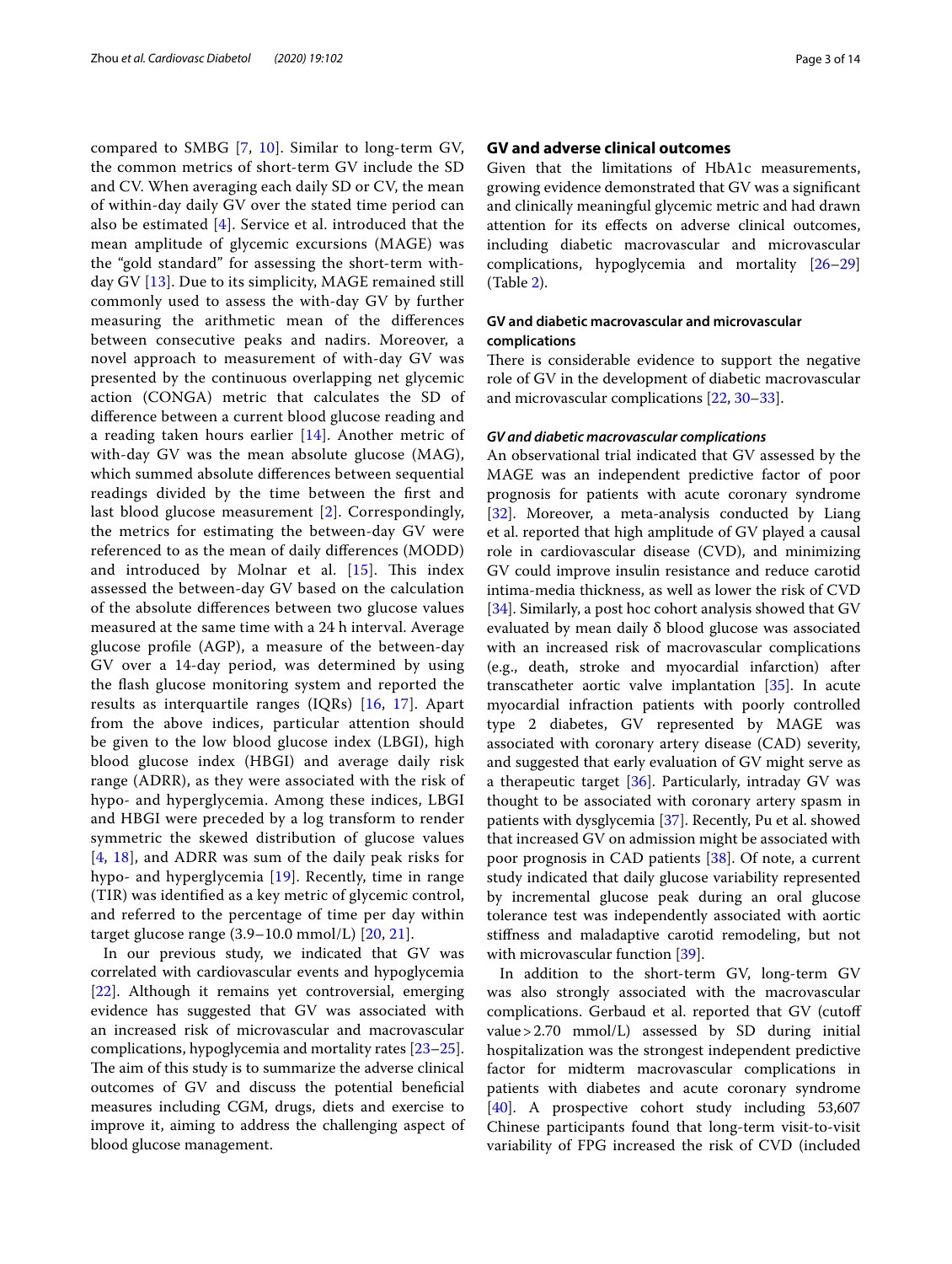## <span id="page-3-0"></span>**Table 2 The efects of GV on adverse clinical outcomes**

| Types of GV                         | Subjects                                                     | <b>Effects</b>                                                                                 | <b>References</b> |
|-------------------------------------|--------------------------------------------------------------|------------------------------------------------------------------------------------------------|-------------------|
| Short-term GV                       |                                                              |                                                                                                |                   |
| <b>TIR</b>                          | 3262 patients with type 2 diabetes                           | Inversely correlated with DR                                                                   | $[27]$            |
| Day-to-day FPG variability          | 7637 patients with type 2 diabetes                           | Increased risks of severe hypoglycemia and all-<br>cause mortality                             | [29]              |
| MAGE                                | 417 patients with ACS                                        | Predicted the poor prognosis for patients with<br>acute coronary syndrome                      | $[32]$            |
| Mean daily δ blood glucose          | 160 patients with transcatheter aortic valve<br>implantation | Increased the risk of macrovascular<br>complications                                           | $[35]$            |
| MAGE                                | 204 patients with type 2 diabetes                            | Increased coronary artery disease severity                                                     | [36]              |
| <b>MAGE</b>                         | 50 patients with dysglycemia                                 | Positively correlated with coronary artery spasm                                               | $[37]$            |
| MAGE                                | 2666 hospitalized patients with CAD                          | Positively associated with poor prognosis in<br>CAD patients                                   | $[38]$            |
| Incremental glucose peak            | 2758 patients with type 2 diabetes                           | Positively associated with aortic stiffness and<br>maladaptive carotid remodeling              | $[39]$            |
| <b>MAGE</b>                         | 40 patients with type 1 or type 2 diabetes                   | Positively associated with DPN                                                                 | [51]              |
| LBGI and HBGI                       | 140 patients with type 2 diabetes                            | Increased the risk of hypoglycemia                                                             | [66]              |
| <b>LBGI</b>                         | 73 patients with type 1 diabetes                             | Increased the risk of hypoglycemia                                                             | $[67]$            |
| Day-to-day fasting SMBG variability | 1221 patients with type 1 or type 2 diabetes                 | Increased the risk of overall symptomatic,<br>nocturnal symptomatic and severe<br>hypoglycemia | [68]              |
| CONGA, MAG and MAGE                 | 83 patients with type 2 diabetes                             | Predicted the nocturnal hypoglycemia                                                           | [69]              |
| Mean blood glucose                  | 62 patients with type 2 diabetes                             | Predicted the hypoglycemia                                                                     | $[70]$            |
| CV within a day                     | 6101 critically ill adults                                   | Increased the risk of mortality and<br>hypoglycemia                                            | $[72]$            |
| IQR                                 | 28,353 patients with type 2 diabetes                         | Increased the risk of mortality                                                                | $[73]$            |
| Long-term GV                        |                                                              |                                                                                                |                   |
| Visit-to-visit variability of FPG   | 654 patients with type 2 diabetes                            | Predicted the renal composite outcome                                                          | $[31]$            |
| SD during initial hospitalization   | 327 patients with diabetes and ACS                           | Predicted the midterm macrovascular<br>complications                                           | $[40]$            |
| Visit-to-visit variability of FPG   | 53,607 patients initially without CVD                        | Increased the risk of CVD and all-cause mortality                                              | $[41]$            |
| Visit-to-visit variability of FPG   | 1791 patients with type 2 diabetes                           | Positively associated with the risk of CVD                                                     | $[42]$            |
| Visit-to-visit variability of FPG   | 455 patients with type 2 diabetes                            | Independently associated with annualized<br>changes in left cardiac structure and function     | $[43]$            |
| Visit-to-visit variability of FPG   | 3769 patients initially without CVD                          | Increased the risk of incident diabetes, CVD and<br>mortality                                  | $[44]$            |
| Visit-to-visit variability of FPG   | 3,211,319 patients without diabetes                          | Independently associated with CVD and<br>mortality                                             | [45]              |
| Visit-to-visit variability of HbA1c | 632 patients with type 2 diabetes                            | Predicted the additive risk for CVD incidence                                                  | $[46]$            |
| Visit-to-visit variability of HbA1c | 972 patients with type 2 diabetes                            | Positively associated with macrovascular<br>complication                                       | $[47]$            |
| Visit-to-visit variability of HbA1c | 201 patients with type 2 diabetes                            | Potentially predicted the progression of HFpEF                                                 | $[48]$            |
| Visit-to-visit variability of HbA1c | 902 patients with type 2 diabetes and heart<br>failure       | Predicted all-cause mortality                                                                  | $[49]$            |
| Visit-to-visit variability of FPG   | 2773 patients with type 2 diabetes                           | Positively correlated with DPN                                                                 | $[52]$            |
| Visit-to-visit variability of FPG   | 36,152 patients with type 2 diabetes                         | Predicted the risk of DPN                                                                      | $[53]$            |
| Visit-to-visit variability of HbA1c | 563 patients with type 2 diabetes                            | Positively associated the risk of DPN                                                          | $[54]$            |
| Visit-to-visit variability of HbA1c | 220 patients with type 1 diabetes                            | Positively associated the risk of DPN                                                          | $[55]$            |
| Visit-to-visit variability of HbA1c | 223 patients with type 2 diabetes                            | Positively associated with the severity of DPN                                                 | $[56]$            |
| Visit-to-visit variability of HbA1c | 451 patients with type 1 diabetes                            | Increased the risk of DR                                                                       | $[58]$            |
| Visit-to-visit variability of HbA1c | 895 patients with type 2 diabetes                            | Positively associated with progression of DN                                                   | [60]              |
| Visit-to-visit variability of HbA1c | 4231 patients with type 2 diabetes                           | Increased the risk of DKD                                                                      | [61]              |
| Visit-to-visit variability of HbA1c | 1383 patients with type 2 diabetes                           | Increased the deterioration of renal function                                                  | [62]              |
| Visit-to-visit variability of HbA1c | 388 patients with type 2 diabetes                            | Positively associated with renal progression                                                   | $[64]$            |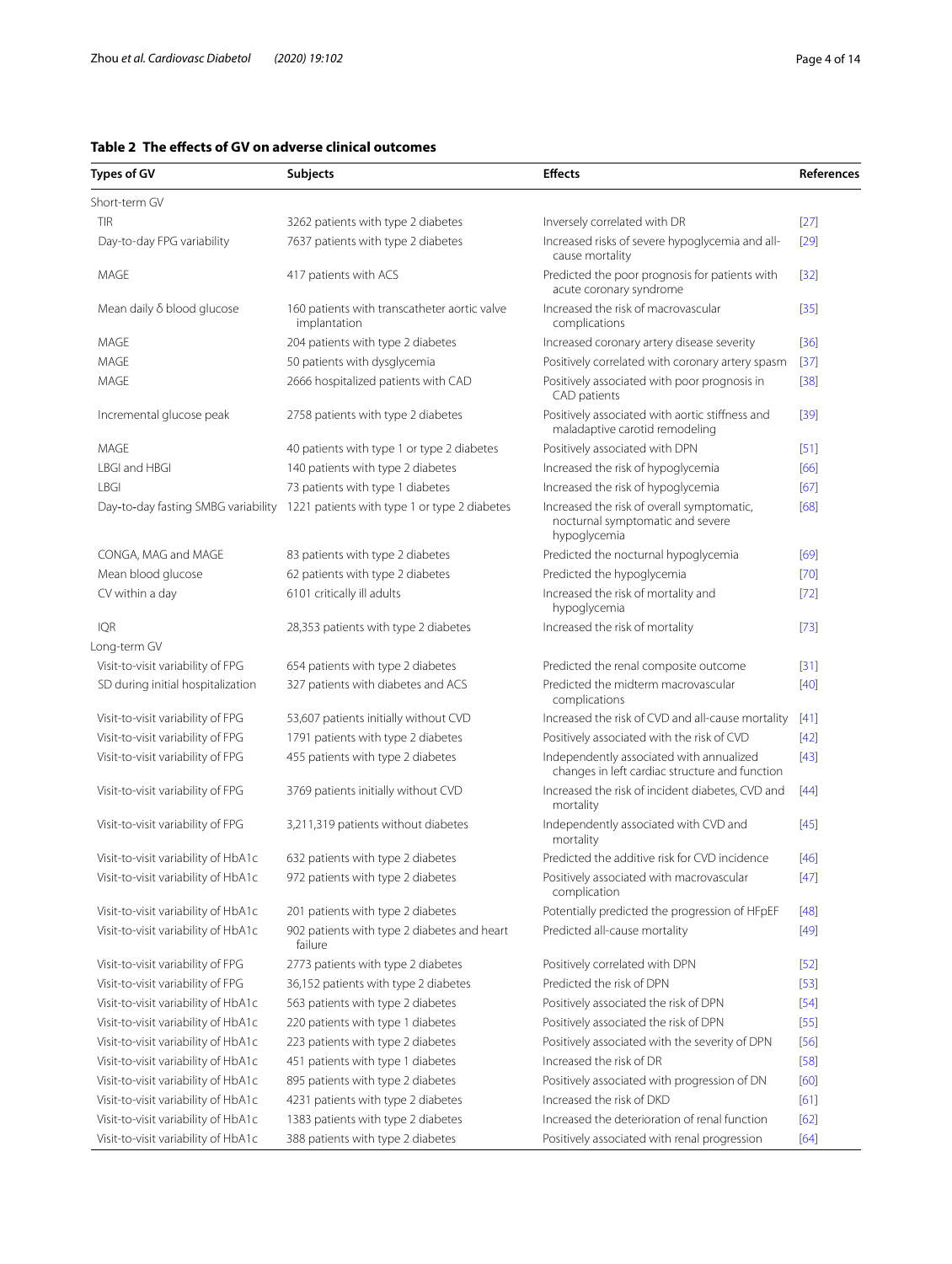#### **Table 2 (continued)**

| Types of GV                         | <b>Subjects</b>                              | <b>Effects</b>                                                                | <b>References</b> |
|-------------------------------------|----------------------------------------------|-------------------------------------------------------------------------------|-------------------|
| Visit-to-visit variability of FPG   | 3569 patients with type 2 diabetes           | Increased the risk of mortality                                               | $[74]$            |
| Visit-to-visit variability of HbA1c | 15,733 patients with type 2 diabetes         | Strongly predicted all-cause mortality                                        | $[75]$            |
| Visit-to-visit variability of FPG   | 1136 patients with type 2 diabetes           | Predicted all-cause mortality                                                 | [76]              |
| Visit-to-visit variability of FPG   | 42,418 hypertensive patients                 | Increased the risk of mortality                                               | $[77]$            |
| CV and SD during hospitalization    | 20,303 hospitalized patients                 | Increased longer hospitalization and mortality                                | [78]              |
| Visit-to-visit variability of HbA1c | 6048 patients with type 1 diabetes           | Increased mortality and earlier hospital<br>admission                         | $[79]$            |
| Visit-to-visit variability of HbA1c | 58,832 patients with type 2 diabetes         | Positively associated with overall mortality and<br>emergency hospitalization | [80]              |
| Visit-to-visit variability of HbA1c | 9483 patients with type 2 diabetes           | Predicted all-cause mortality                                                 | [81]              |
| Visit-to-visit variability of HbA1c | 837 patients with type 2 diabetes            | Predicted depressive symptoms                                                 | [83]              |
| Visit-to-visit variability of FPG   | 3307 adults before the onset of diabetes     | Increased the risk of cognitive function                                      | [84]              |
| Visit-to-visit variability of HbA1c | 2640 patients with type 1 or type 2 diabetes | Increased the potential risk of later<br>tumorigenesis                        | [86]              |

GV, glycemic variability; TIR, time in range; DR, diabetic retinopathy; FPG, fasting plasma glucose; MAGE, mean amplitude of glycemic excursions; ACS, acute coronary syndrome; CAD, coronary artery disease; LBGI, low blood glucose index; HBGI, high blood glucose index; SMBG, self-monitored blood glucose; CONGA, continuous overlapping net glycemic action; MAG, mean absolute glucose; CV, coefficient of variation; IQR, interquartile ranges; CVD, cardiovascular disease; HFpEF, heart failure with preserved ejection fraction; DPN, diabetes peripheral neuropathy; DR, diabetic retinopathy; DN, diabetic nephropathy; DKD, diabetic kidney disease; SD, standard deviation

myocardial infarction, cerebral infarction, and cerebral hemorrhage) and all-cause mortality  $[41]$ . In the Veteran Afairs Diabetes Trial (VADT), the adverse consequences of FPG variability on CVD, mainly including myocardial infarction, stroke and cardiovascular death, appeared greatest in patients receiving intensive glucose control [[42\]](#page-10-18). Even more important, visit-to-visit variability in FPG could be a novel risk factor for the long-term adverse changes in left cardiac structure and systolic function [[43\]](#page-10-19). Currently, Bancks et al. suggested that higher intra-individual FPG variability during young adulthood before the onset of diabetes was associated with incident diabetes, macrovascular events and mortality [\[44](#page-10-20)]. Noteworthily, Yu et al. even found that long-term FPG variability was independently associated with myocardial infarction and stroke in a general population without diabetes [[45](#page-10-21)]. In addition to the variability of FPG, longterm variability of HbA1c was also correlated with the risk of macrovascular complications. A previous study investigated the association of long-term variability of HbA1c and systolic blood pressure with the incidence of macrovascular complications in patients with type 2 diabetes, and found that they represented a combined and additive risk for macrovascular complications [\[46](#page-10-22)]. Moreover, a study identifed that long-term variability of HbA1c was associated with macrovascular complication in Chinese type 2 diabetes [[47\]](#page-10-23). Meaningfully, HbA1c variability may provide additional valuable information as a potential predictor for the progression of heart failure with preserved ejection fraction (HFpEF) [\[48](#page-10-24)], and was independently and similarly predictive of death or HFpEF [[49\]](#page-10-25). Moreover, GV evaluated by SD of blood glucose level appeared to be an important risk factor for left ventricular diastolic function, and reducing GV may provide a potential new therapeutic strategy for the prevention of the development of HFpEF in T2DM patients [[50\]](#page-10-31).

#### *GV and diabetic microvascular complications*

Likewise, GV played an important role in diabetic microvascular complications. In the Rio De Janeiro Type 2 Diabetes Cohort Study, 24-month visit-to-visit FPG variability was a signifcant risk predictor for renal outcomes, and 24-month visit-to-visit HbA1c variability was a better risk predictor for diabetic retinopathy progression than HbA1c levels [\[31](#page-10-16)]. Akaza et al. revealed that GV estimated by MAGE might be an independently risk factor for diabetes peripheral neuropathy (DPN) in patients with type 1 or type 2 diabetes by using CGM [\[51](#page-10-15)]. Specially, long-term FPG variability as represented by the CV was related to the risk of DPN in patients with type 2 diabetes [\[52\]](#page-10-26). More importantly, in the National Diabetes Care Management Program, the long-term variability of FPG was considered as one of the potent predictors of DPN in type 2 diabetic patients [\[53](#page-10-27)]. On the other hand, researchers disclosed that long-term variability of HbA1c assessed by CV was closely associated with DPN, and was identifed as an indicator for DPN in type 1 or type 2 diabetes [[54,](#page-10-28) [55](#page-10-29)]. Lai et al. performed a cross-sectional study enrolled 223 patients with type 2 diabetes and demonstrated that 3-year visit-to-visit HbA1c variability combined with chronic glycemic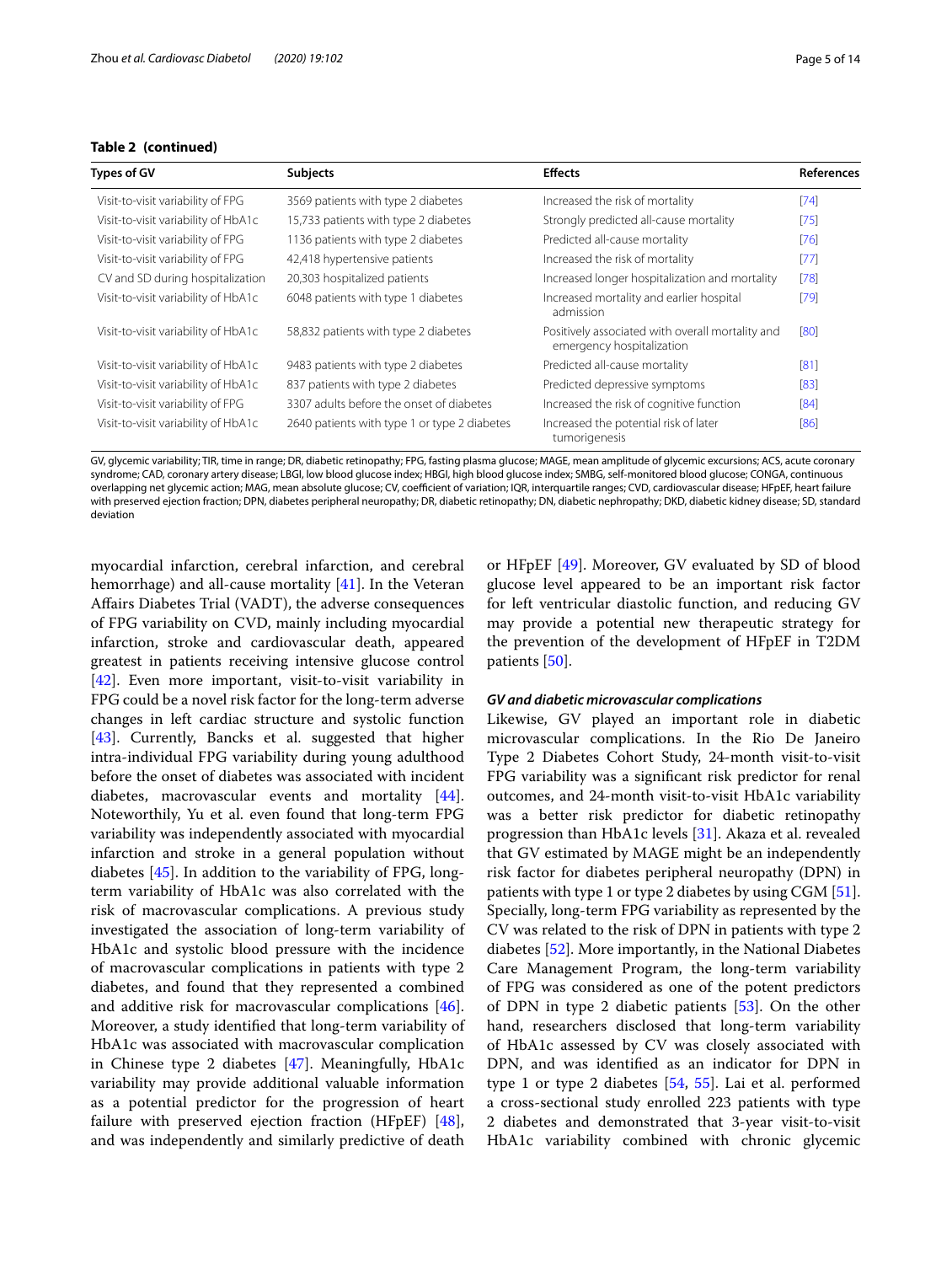impairment was strongly associated with the severity of DPN  $[56]$  $[56]$  $[56]$ . They also confirmed that HbA1c variability was independently associated with the severity of cardiovascular autonomic neuropathy [\[57](#page-10-32)]. Intriguingly, a recent study showed that GV involved in long-term visit-to-visit HbA1c variability was independently associated with the risk of diabetic retinopathy (DR) in type 1 diabetes [[58](#page-11-7)]. Consistently, Lu et al. revealed that GV estimated by TIR was also strongly associated with DR in patients with type 2 diabetes [[27](#page-10-14)]. Furthermore, a systematic review and meta-analysis ascertained that high FPG variability levels were positively associated with the risk of DR and all-cause mortality in patients with type 2 diabetes [\[59\]](#page-11-23). Apart from the DR, GV represented by long-term variability of HbA1c was also signifcantly associated with the progression of diabetic nephropathy (DN) in type 2 diabetes  $[60]$  $[60]$ . The long-term variability of HbA1c, lipid parameters, uric acid and blood pressure infuenced the development of DN and had a diferent impact on albuminuria development and the decline in glomerular fltration rate [[61,](#page-11-9) [62\]](#page-11-10). Subsequent research clarifed that the long-term intra-individual variability in these parameters played a greater role in the progression of DN than the absolute value of each single variable [[63\]](#page-11-24). Importantly, Lee et al. demonstrated that greater HbA1c variability and a decreasing trend of HbA1c was associated with a lower risk of diabetic patients with stages 3–4 chronic kidney disease and poor glycemic control  $[64]$  $[64]$ . These findings collectively displayed the pivotal role of GV in diabetic macrovascular and microvascular complications.

#### **GV and hypoglycemia**

Hypoglycemia is the major impediment to therapy in diabetes. While HbA1c remains widely used as a measure of mean glycemia, it may not be the best marker for predicting hypoglycemia. The consolidated evidence to date supported the importance of GV with respect to predicted risk of hypoglycemia [\[65](#page-11-25)[–67](#page-11-1)]. Zinman et al. concluded that higher day-to-day FPG variability was associated with increased risks of severe hypoglycemia and all-cause mortality [\[29](#page-10-3)]. Moreover, day-to-day fasting SMBG variability was also found to be associated with the risk of overall symptomatic, nocturnal symptomatic and severe hypoglycemia in insulin-treated patients with diabetes [[68\]](#page-11-2). Similarly, the analysis of CGMderived GV could improve prediction of nocturnal hypoglycemia in elderly patients treated with insulin, and minimizing GV could achieve good glycemic control without hypoglycemia [[69,](#page-11-3) [70](#page-11-4)]. Additionally, using nested case–control design in electronic health record data in England, Zhong et al. showed that HbA1C variability is a strong predictor for hypoglycemia requiring hospitalization in diabetes [\[71\]](#page-11-26). Overall, GV variability may be an important target for hypoglycemia prevention and management in diabetic patients treated with insulin.

#### **GV and mortality**

A number of studies verifed that GV was not only associated with the risk of diabetes-related complications and hypoglycemia, but also simultaneously related to the high incidence of mortality [\[41,](#page-10-17) [44,](#page-10-20) [57](#page-10-32)]. Interestingly, several studies proposed an independent association of GV with mortality [[72–](#page-11-5)[75\]](#page-11-13). Clinical data indicated that FPG variability might be an important predictor of mortality, particularly for those with their glycemic status uncontrolled [\[76](#page-11-14), [77](#page-11-15)]. Besides, in hospitalized patients, increased GV was associated with a higher rate of mortality [[78–](#page-11-16)[80](#page-11-18)]. Recently, in the Action to Control Cardiovascular Risk in Diabetes (ACCORD) trial, researchers found that HbA1c variability was a strong predictor of all-cause mortality [\[81](#page-11-19)], and this observation was more remarkable in older people with diabetes [[82\]](#page-11-27).

In addition to the above adverse clinical outcomes, GV was also reported to be associated with depressive symptoms, cognitive disorder and even cancer [[83](#page-11-20)[–86](#page-11-22)]. In the Israel Diabetes and Cognitive Decline (IDCD) study, GV measured as the SD of HbA1c increased the risk of depressive symptoms [\[83\]](#page-11-20). A Taiwan diabetes study explored the relationship between GV and the incidence of Alzheimer disease (AD) in patients with type 2 diabetes mellitus, fnding that GV had a worse impact on AD and might be signifcant predictors for AD [\[84\]](#page-11-21). More importantly, recent study demonstrated that HbA1c variability was a potential risk factor for later tumorigenesis in patients with diabetes, which might be mediated by oxidative stress or hormone variability [\[86\]](#page-11-22).

#### **Potential benefcial measures**

There is now cogent evidence for the deleterious effects of GV. As a consequence, it is strongly suggested that potential benefcial measures should be aimed at reducing to a minimum GV (Table [3\)](#page-6-0).

#### **Drugs combined with CGM**

Extensive evidence addresses that real-time CGM (rtCGM) improves glycemic control and minimizes the risk of glucose extremes, as well as severe hypoglycemia [[87](#page-11-28)[–90](#page-11-29)]. rtCGM combined with drugs allows a comprehensive analysis of GV and makes timely adjustments. Treatment with insulin analogues degludec, in the context of GV measured by CGM, was related to the lower day-to-day variation in glucose level [[91\]](#page-11-30). In randomized, double-blind studies, canagliflozin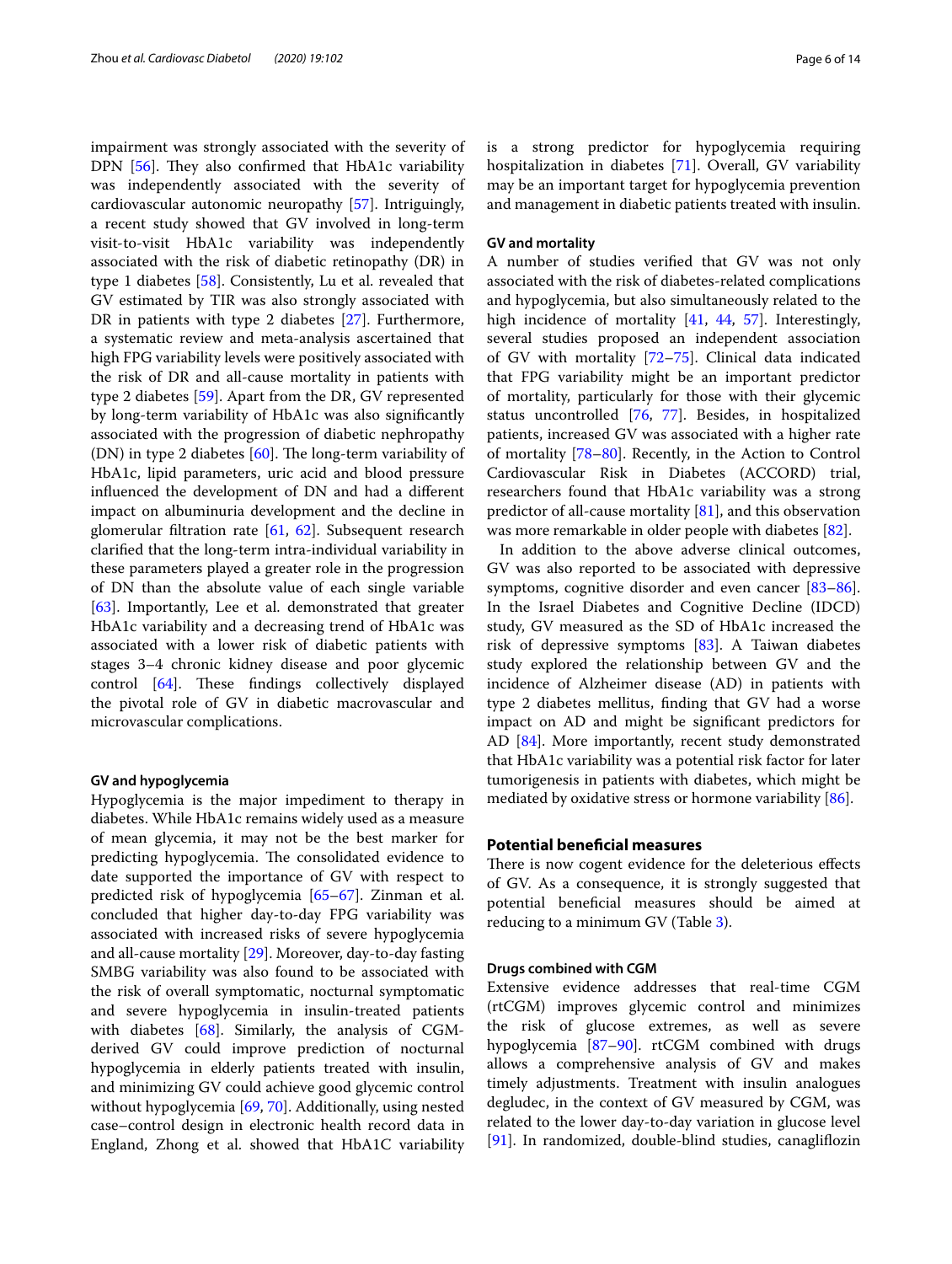<span id="page-6-0"></span>

| <b>Subjects</b>                   | <b>Measures</b>                                                     | <b>Results</b>                                                                                                      | References      |
|-----------------------------------|---------------------------------------------------------------------|---------------------------------------------------------------------------------------------------------------------|-----------------|
| Patients with type 1 diabetes CGM |                                                                     | Reduced GV and improved protection against<br>hypoglycemia                                                          | $[87 - 89]$     |
|                                   | Insulin analogues degludec                                          | Minimized morning GV                                                                                                | $[91]$          |
|                                   | Canagliflozin                                                       | Improved indices of GV                                                                                              | $[92]$          |
|                                   | Dapagliflozin over 24 weeks                                         | Improved GV without increasing the time spent in<br>the range indicating hypoglycemia                               | $[93]$          |
|                                   | Empagliflozin as adjunct to insulin                                 | Decreased glucose exposure and variability and<br>increased time in glucose target range                            | [103]           |
|                                   | Combination of basal insulin with ipragliflozin or<br>dapagliflozin | Improved TIR and the mean glucose level                                                                             | [104]           |
|                                   | Low carbohydrate diet                                               | Resulted in more time in euglycemia, less time in<br>hypoglycemia                                                   | $[108 - 110]$   |
| Patients with type 2 diabetes     | Dapagliflozin on 24-h                                               | Improved measures of GV                                                                                             | [94]            |
|                                   | Once-weekly trelagliptin and once-daily alogliptin                  | Improved glycemic control and reduced GV<br>without inducing hypoglycemia                                           | [95]            |
|                                   | Combination of basal insulin with a GLP-1 RA                        | Lowered GV and hypoglycemia                                                                                         | $[96]$          |
|                                   | Exenatide once weekly                                               | Improved daily glucose control and reduced GV                                                                       | $[97]$          |
|                                   | Lixisenatide added to basal insulin                                 | Reduced GV and PPG excursions without<br>increasing the risk of hypoglycemia                                        | [98]            |
|                                   | Liraglutide                                                         | Lower mean time in hyperglycemia                                                                                    | [99]            |
|                                   | Combination of metformin and gemigliptin or<br>sitagliptin          | Significantly reduced GV                                                                                            | [100]           |
|                                   | Vildagliptin or pioglitazone                                        | Significantly reduced MAGE, glycated hemoglobin<br>and mean plasma glucose levels                                   | $[101]$         |
|                                   | Combination of metformin and vildagliptin or<br>glimepiride         | Improved glucose level with a significantly greater<br>reduction in GV and hypoglycemia                             | $[102]$         |
|                                   | Intensive insulin therapy combined with<br>metformin                | Reduced both glucose fluctuation and nocturnal<br>hypoglycemic risk                                                 | [105]           |
|                                   | Low-carbohydrate high-fat diet                                      | Reduced glycemic fluctuation                                                                                        | [106, 107, 111] |
|                                   | Sequence of food ingestion                                          | Associated with lower post-lunch glucose<br>excursions and lower glucose coefficients of<br>variation               | [115]           |
|                                   | Aerobic and combined exercise sessions                              | Reduced glucose levels and GV                                                                                       | $[116 - 118]$   |
|                                   | Short-term exercise training                                        | Improved glycemic control and GV but unaffected<br>oxidative stress                                                 | [119, 121]      |
|                                   | Frequent interruptions of prolonged sitting                         | Improved fasting glucose and night-time glycemic [120]<br>variability                                               |                 |
| Others                            | Low glycemic index foods                                            | Reduced the glycemic response and variability and [112, 113]<br>promoted fat oxidation.                             |                 |
|                                   | Food order                                                          | Reduced glycemic excursions                                                                                         | [114]           |
|                                   | Exercise in the fasted and postprandial state                       | Exercise in the postprandial state after breakfast,<br>but not in the fasted state, decreased glucose<br>excursions | [122]           |
|                                   | Aerobic and eccentric exercise                                      | Reduced all the indices of GV                                                                                       | $[123]$         |
|                                   | Immediate post-breakfast physical activity                          | Improved mean, CV and AUC glucose                                                                                   | $[124]$         |

GV, glycemic variability; CGM, continuous glucose monitoring; CV, coefficient of variation; GLP-1 RA, glucagon-like peptide 1 receptor agonist; PPG, postprandial glucose; MAGE, mean amplitude of glycemic excursions; TIR, time in range; AUC, area under the curve

and dapaglifozin improved GV in the participants who underwent CGM [[92–](#page-11-31)[94](#page-12-0)]. Furthermore, another randomized pilot study indicated that once-weekly trelagliptin and once-daily alogliptin improved glycemic control and reduced GV without inducing hypoglycemia [[95\]](#page-12-1). Nowadays, greater efficacy is shown in therapies combining new hypoglycemic drugs with insulin or metformin, with improvement in GV also demonstrated by CGM. Bajaj et al. revealed that the combination of glucagon-like peptide 1 receptor agonist (GLP-1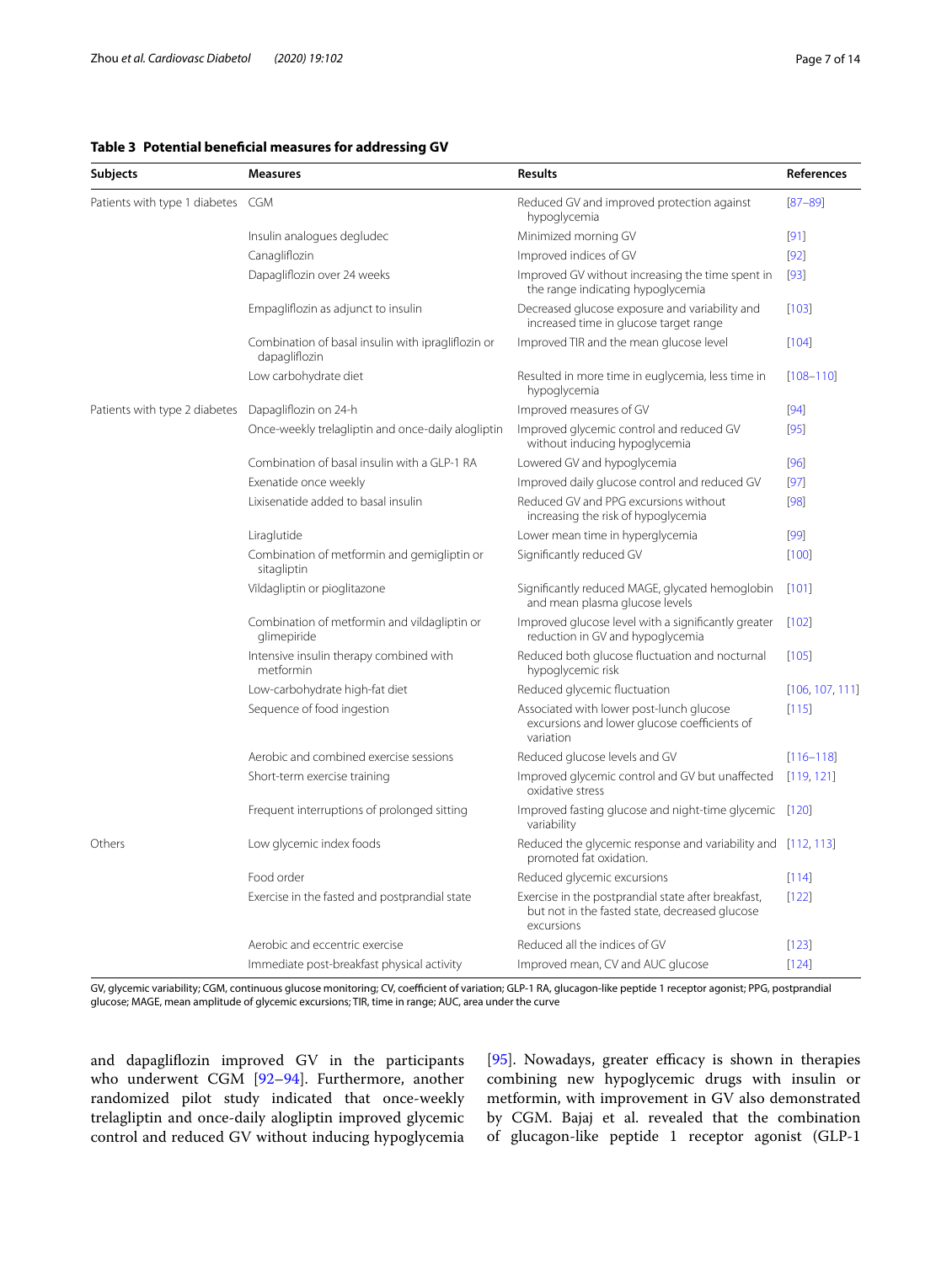RA) with basal insulin observed the lowest GV and hypoglycemia in type 2 diabetes [[96\]](#page-12-6). In metformintreated patients with type 2 diabetes, exenatide once weekly signifcantly improved daily glucose control and reduced GV [[97\]](#page-12-7). Analogously, compared with placebo, lixisenatide added to basal insulin signifcantly reduced GV and PPG excursions without increasing the risk of hypoglycemia [\[98](#page-12-8)]. Furthermore, for type 2 diabetes patients initially treated with insulin, introducing liraglutide had a benefcial efect on GV estimated by CGM [\[99](#page-12-9)]. Another new hypoglycemic drugs, dipeptidylpeptidase 4 (DPP4) inhibitors, combined with metformin therapy improved glucose level with a signifcantly greater reduction in GV and hypoglycemia [[100](#page-12-10)[–102](#page-12-12)]. A multicenter study compared the GV between DPP4 inhibitor and glimepiride groups, and found that DPP4 inhibitors were more efective than glimepiride in reducing GV as initial combination therapy with metformin in patients with type 2 diabetes [\[100](#page-12-10)]. Moreover, other studies demonstrated that vildagliptin reduced GV in individuals with type 2 diabetes ongoing metformin therapy [\[101](#page-12-11), [102\]](#page-12-12). Consistent results were obtained when combined sodium glucose cotransporter 2 (SGLT2) inhibitors with insulin therapy [\[103,](#page-12-2) [104](#page-12-3)]. Famulla et al. addressed that empaglifozin as adjunct to insulin decreased glucose exposure and variability and increased time in glucose target range in patients with type 1 diabetes [\[103](#page-12-2)]. A recent retrospective study unraveled that SGLT2 inhibitors improved TIR without increasing hypoglycemia in Japanese patients with type 1 diabetes [\[104](#page-12-3)]. Notably, an observational study indicated that metformin added to initial continuous subcutaneous insulin infusion or multiple daily injections decreased glucose fuctuation and nocturnal hypoglycemic risk in patients with type 2 diabetes  $[105]$ . These results clarified that new antidiabetic drugs combined with CGM might be the preferred choice for the reduction of GV.

#### **Dietary interventions**

As an important component of diabetes management, the impact of dietary manipulation on glycemic control cannot be understated. A previous study by Mori et al. demonstrated that the low-carbohydrate/highmonounsaturated fatty acid liquid diet narrowed the range of GV, and might be useful in long-term glycemic control  $[106]$  $[106]$  $[106]$ . The current study also compared the efect of glycemic response to low-carbohydrate highfat diet and high-carbohydrate low-fat diet by using CGM, fnding the consistent results [\[107](#page-12-15)]. Furthermore, low carbohydrate diet contributed to more time in euglycemia, less GV than high carbohydrate diet [[108–](#page-12-4) [110](#page-12-5)]. Particularly, a very-low-carbohydrate high-fat breakfast appeared to be sufficient to reduce postprandial hyperglycemia and improve glucose excursions [\[111](#page-12-16)]. Low glycemic index foods can minimize blood glucose fuctuations and have been advocated to use in diabetic patients. Henry et al. indicated that lower glycemic index foods were able to acutely reduce the GV and promote fat oxidation [[112,](#page-12-23) [113\]](#page-12-24). Of note, a recent study suggested that the food order (protein or vegetables frst, followed by carbohydrate) decreased GV in prediabetes, which presented a novel, simple behavioral strategy to reduce glycemic excursions [[114](#page-12-25), [115](#page-12-17)]. In short, efective dietary interventions have the potential to achieve a favorable blood glucose profle by infuencing the GV.

#### **Exercise training**

Exercise training, consisting of resistance exercise, aerobic exercise, or a combination of both, is recognized as a frontline therapy for the prevention and treatment of type 2 diabetes. Additionally, previous studies showed that exercise reduced GV or oxidative stress [[116,](#page-12-18) [117](#page-12-29)], opening a new venue of benefits to explore. There is evidence that diferent types of exercise have various efects on glucose control. Schein et al. performed a randomized clinical trial and found that inspiratory muscle training decreased glucose levels and GV in patients with type 2 diabetes, which could be a novel exercise modality [[118](#page-12-19)]. Another crossover trial showed that short-term interval walking training improved CGM-derived GV compared with continuous walking training in individuals with type 2 diabetes [[119\]](#page-12-20). Lately, Paining et al. explored that frequent interruptions of prolonged sitting with 3 min of light-intensity walking breaks every 15 min improved night-time GV, which might be an efective approach to improve glucose control [\[120\]](#page-12-22). Furthermore, 2 weeks of both high-intensity interval training or moderate-intensity continuous training were similarly efective in lowering GV and endothelial damage [\[121](#page-12-21)]. Intriguingly, a randomized study was to test whether moderate exercise performed in either the fasted or the postprandial state afected GV, and concluded that performing moderate exercise in the postprandial state after breakfast tended to decrease glucose excursions compared to the exercise in the fasted state [[122\]](#page-12-26).

Recently, in addition to the efect of exercise on GV in patients with diabetes, the same phenomenon was also observed in healthy people. Figueira et al. observed that both aerobic and eccentric exercise reduced GV in healthy individuals, which might be mediated by infammatory cytokines [\[123](#page-12-27)]. Moreover, consistent with the results in patients with diabetes, low- to moderateintensity exercise soon after breakfast improved GV in healthy people, which will help optimize exercise-meal timing in general health guidelines [\[124\]](#page-12-28).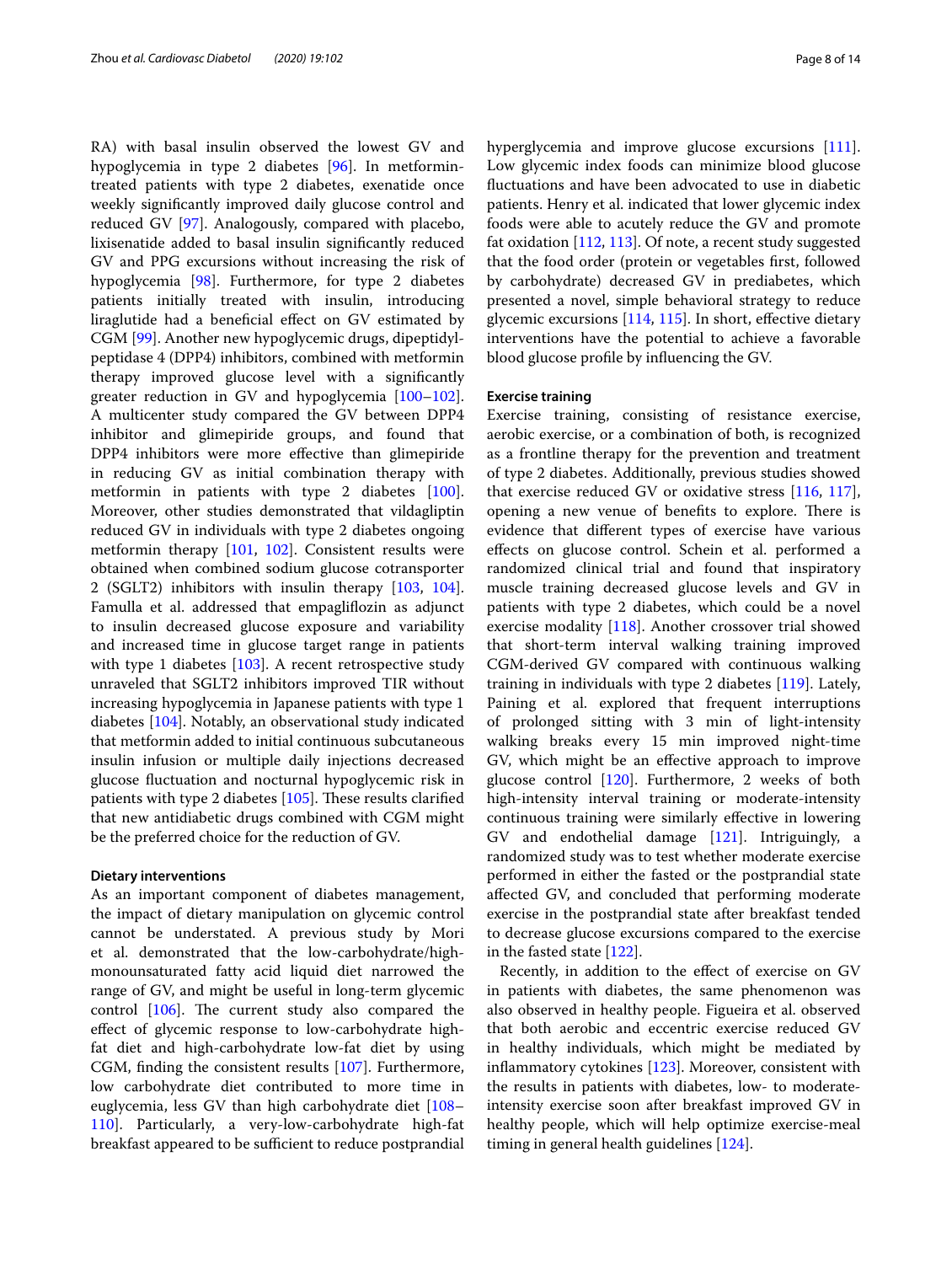

#### <span id="page-8-0"></span>**Conclusion and future perspective**

We have attempted to summarize the relationships between two categories of GV and the risk for diabetic macrovascular and microvascular complications, hypoglycemia, mortality and other adverse clinical outcomes (Fig. [2\)](#page-8-0). We also generalized the potential benefcial measures including drugs combined with CGM, dietary interventions and exercise training, to improve GV. These findings highlight the important role of GV in the patients with diabetes and provide the essential help for clinicians to manage the blood glucose.

GV has been identifed to be closely associated with the risk of adverse clinical outcomes and provides a better predictor of such complications. However, it still lacking a clear universal defnition and diferent indices have been proposed to evaluate it. With the availability of CGM in clinical practice, the assessment of GV became not only possible but also required [\[2](#page-9-1)]. Also, CGM was frequently superior to continuous subcutaneous insulin infusion and could guide individuals' therapeutic changes to reduce GV, hypoglycemia and CVD [[125,](#page-12-30) [126\]](#page-12-31). A recent study reported that fash glucose monitoring, a new approach to glucose monitoring, has a long sensor lifetime of 14 days and emerged as a practical solution to the glucose monitoring [[127\]](#page-12-32). Meanwhile, a real-world data from Spain indicated that fash glucose monitoring allowed frequent glucose checks and reduced GV, as well as hypoglycemia [\[128\]](#page-13-0). Consequently, in order to provide a more comprehensive assessment of GV, the new approach of glucose monitoring is advocated to adopt in clinical practice. Future developments in new technologies, such as CGM systems and fash glucose monitoring, and indices for better deciphering and defning GV should contribute to improve understanding of the clinical relevance of GV in the management of diabetes.

Although GV had drawn attention for its efects on diabetic macrovascular and microvascular complications, hypoglycemia and mortality, several studies have shown conficting results [[7,](#page-9-6) [129\]](#page-13-1). Caprnda et al. failed to show the association between diabetic complication and GV in patients with type 2 diabetes [\[129](#page-13-1)]. Furthermore, in the Diabetes Control and Complications Trial, withinday GV, as determined from quarterly glucose profles, did not play an explicit role in the development of microvascular complications [[7](#page-9-6)]. However, we found that these results employed the 7-point glucose profles, which might be insufficient to characterize GV correctly when compared with CGM. Thus, these negative results may not necessarily disprove the importance of GV in the development of diabetic complications. Additionally, the mechanisms linking GV and related complications risk remained unclear. Recent studies corroborated that GV was correlated with oxidative stress or erythrocyte membrane stability, emphasizing its participation in the pathogenesis of related complications [\[130,](#page-13-2) [131\]](#page-13-3). Further prospective research to explore the explicit mechanisms linking GV and related complications is warranted.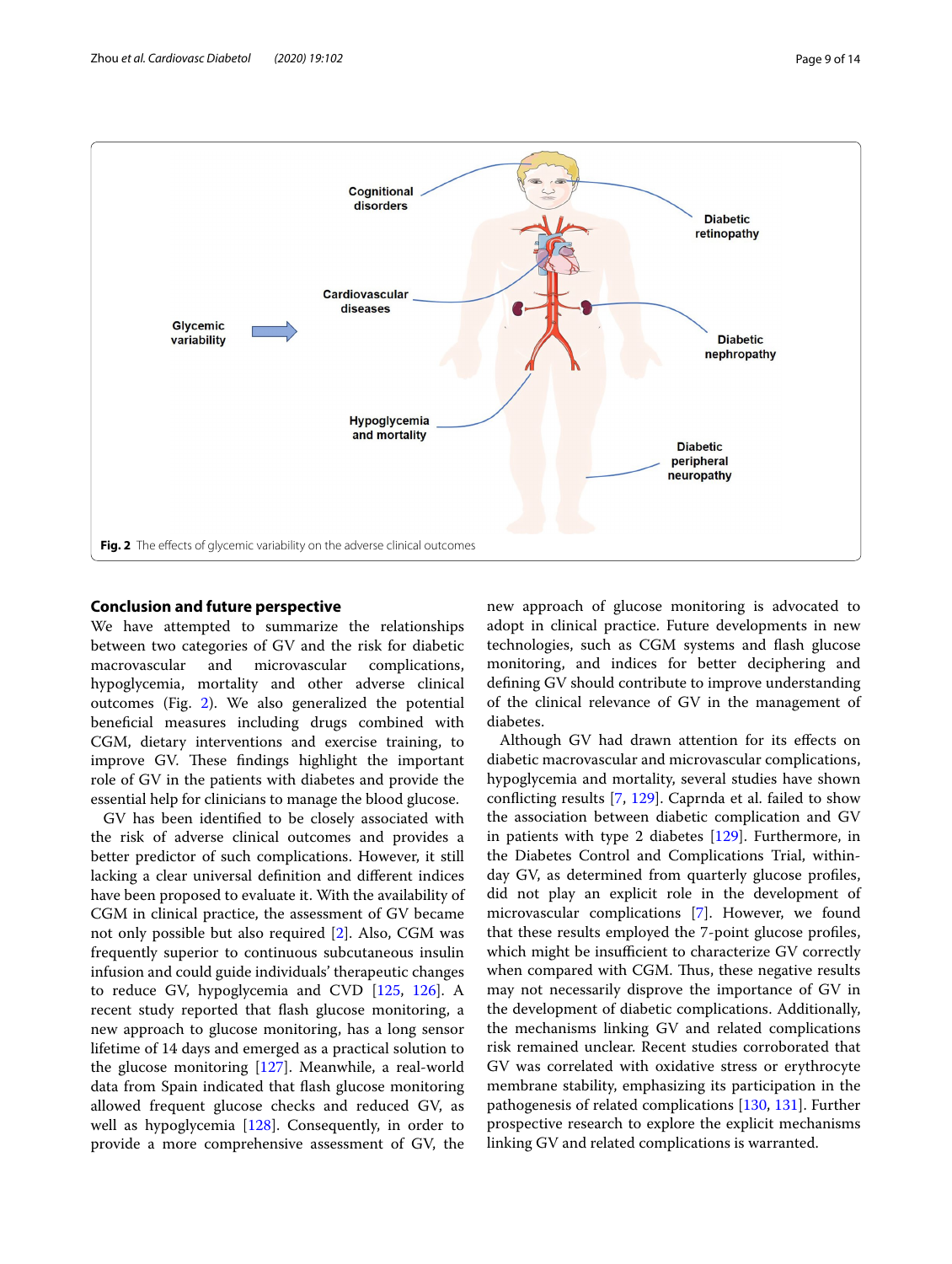Finally, setting clear defnitions and taking potential benefcial measures for addressing GV is essential. Further research in these domains will contribute to blood glucose control and management.

#### **Abbreviations**

GV: glycemic variability; FPG: fasting plasma glucose; PPG: postprandial glucose; SD: standard deviation; CV: coefficient of variation; SMBG: selfmonitoring of blood glucose; CGM: continuous glucose monitoring; MAGE: mean amplitude of glycemic excursions; CONGA: continuous overlapping net glycemic action; MAG: mean absolute glucose; MODD: mean of daily diferences; AGP: average glucose profle; IQRs: interquartile ranges; LBGI: low blood glucose index; HBGI: high blood glucose index; ADRR: average daily risk range; TIR: time in range; CVD: cardiovascular disease; CAD: coronary artery disease; VADT: Veteran Afairs Diabetes Trial; HFpEF: heart failure with preserved ejection fraction; DPN: diabetes peripheral neuropathy; DR: diabetic retinopathy; DN: diabetic nephropathy; ACCORD: Action to Control Cardiovascular Risk in Diabetes; IDCD: Israel Diabetes and Cognitive Decline; AD: Alzheimer disease; rtCGM: real-time continuous glucose monitoring; GLP-1 RA: glucagon-like peptide 1 receptor agonist; DPP4: dipeptidylpeptidase 4; SGLT2: sodium glucose cotransporter 2.

#### **Acknowledgements**

The authors wish to acknowledge Xiaochuan Zhang from the First Afliated Hospital of Zhengzhou University, China for editing of English grammar and syntax of the manuscript.

#### **Authors' contributions**

All authors participated in the writing and editing of this review article. All authors read and approved the fnal manuscript.

#### **Funding**

This research did not receive any specifc grant from funding agencies in the public, commercial, or not-for-proft sectors.

#### **Availability of data and materials**

Not applicable.

#### **Ethics approval and consent to participate**

Not applicable.

#### **Consent for publication**

All authors have approved the fnal manuscript for publication.

#### **Competing interests**

The authors declare that they have no competing interests.

#### **Author details**

<sup>1</sup> Department of Chinese Medicine, The First Affiliated Hospital of Zhengzhou University, Zhengzhou 450000, China. <sup>2</sup> Department of Clinical Pharmacology, Xiangya Hospital, Central South University, Changsha 410000, China. 3 Hunan Key Laboratory of Pharmacogenetics, Institute of Clinical Pharmacology, Central South University, Changsha 410000, China. 4 Department of Pharmacy, The First Hospital of Changsha, Changsha 410005, China.

# Received: 9 May 2020 Accepted: 2 July 2020<br>Published online: 04 July 2020

#### <span id="page-9-0"></span>**References**

- 1. Nathan DM, Turgeon H, Regan S. Relationship between glycated haemoglobin levels and mean glucose levels over time. Diabetologia. 2007;50(11):2239–44.
- <span id="page-9-1"></span>2. DeVries JH. Glucose variability: where it is important and how to measure it. Diabetes. 2013;62(5):1405–8.
- <span id="page-9-2"></span>3. Frontoni S, Di Bartolo P, Avogaro A, Bosi E, Paolisso G, Ceriello A. Glucose variability: an emerging target for the treatment of diabetes mellitus. Diabetes Res Clin Pract. 2013;102(2):86–95.
- <span id="page-9-3"></span>4. Kovatchev BP. Metrics for glycaemic control—from HbA1c to continuous glucose monitoring. Nat Rev Endocrinol. 2017;13(7):425–36.
- <span id="page-9-4"></span>5. Bergenstal RM. Glycemic variability and diabetes complications: does it matter? simply put, there are better glycemic markers! Diabetes Care. 2015;38(8):1615–21.
- <span id="page-9-5"></span>6. Gorst C, Kwok CS, Aslam S, Buchan I, Kontopantelis E, Myint PK, Heatlie G, Loke Y, Rutter MK, Mamas MA. Long-term glycemic variability and risk of adverse outcomes: a systematic review and meta-analysis. Diabetes Care. 2015;38(12):2354–69.
- <span id="page-9-6"></span>7. Lachin JM, Bebu I, Bergenstal RM, Pop-Busui R, Service FJ, Zinman B, Nathan DM. Association of glycemic variability in type 1 diabetes with progression of microvascular outcomes in the diabetes control and complications trial. Diabetes care. 2017;40(6):777–83.
- <span id="page-9-7"></span>8. Kilpatrick ES, Rigby AS, Atkin SL. A1C variability and the risk of microvascular complications in type 1 diabetes: data from the Diabetes Control and Complications Trial. Diabetes Care. 2008;31(11):2198–202.
- <span id="page-9-8"></span>9. Hill NR, Oliver NS, Choudhary P, Levy JC, Hindmarsh P, Matthews DR. Normal reference range for mean tissue glucose and glycemic variability derived from continuous glucose monitoring for subjects without diabetes in diferent ethnic groups. Diabetes Technol Ther. 2011;13(9):921–8.
- <span id="page-9-19"></span>10. Danne T, Nimri R, Battelino T, Bergenstal RM, Close KL, DeVries JH, Garg S, Heinemann L, Hirsch I, Amiel SA, et al. International consensus on use of continuous glucose monitoring. Diabetes Care. 2017;40(12):1631–40.
- 11. Borot S, Benhamou PY, Atlan C, Bismuth E, Bonnemaison E, Catargi B, Charpentier G, Farret A, Filhol N, Franc S, et al. Practical implementation, education and interpretation guidelines for continuous glucose monitoring: a French position statement. Diabetes Metab. 2018;44(1):61–72.
- <span id="page-9-9"></span>12. Petrie JR, Peters AL, Bergenstal RM, Holl RW, Fleming GA, Heinemann L. Improving the Clinical Value and Utility of CGM Systems: issues and Recommendations: A Joint Statement of the European Association for the Study of Diabetes and the American Diabetes Association Diabetes Technology Working Group. Diabetes Care. 2017;40(12):1614–21.
- <span id="page-9-10"></span>13. Service FJ, Molnar GD, Rosevear JW, Ackerman E, Gatewood LC, Taylor WF. Mean amplitude of glycemic excursions, a measure of diabetic instability. Diabetes. 1970;19(9):644–55.
- <span id="page-9-11"></span>14. McDonnell CM, Donath SM, Vidmar SI, Werther GA, Cameron FJ. A novel approach to continuous glucose analysis utilizing glycemic variation. Diabetes Technol Ther. 2005;7(2):253–63.
- <span id="page-9-12"></span>15. Molnar GD, Taylor WF, Ho MM. Day-to-day variation of continuously monitored glycaemia: a further measure of diabetic instability. Diabetologia. 1972;8(5):342–8.
- <span id="page-9-13"></span>16. Bailey T, Bode BW, Christiansen MP, Klaff LJ, Alva S. The performance and usability of a factory-calibrated fash glucose monitoring system. Diabetes Technol Ther. 2015;17(11):787–94.
- <span id="page-9-14"></span>17. Hoss U, Budiman ES. Factory-calibrated continuous glucose sensors: the science behind the technology. Diabetes Technol Ther. 2017;19:S44–50.
- <span id="page-9-15"></span>18. Kovatchev BP, Cox DJ, Gonder-Frederick LA, Clarke W. Symmetrization of the blood glucose measurement scale and its applications. Diabetes Care. 1997;20(11):1655–8.
- <span id="page-9-16"></span>19. Fabris C, Patek SD, Breton MD. Are risk indices derived from CGM interchangeable with SMBG-based indices? J Diabetes Sci Technol. 2015;10(1):50–9.
- <span id="page-9-17"></span>20. Yau JW, Rogers SL, Kawasaki R, Lamoureux EL, Kowalski JW, Bek T, Chen SJ, Dekker JM, Fletcher A, Grauslund J, et al. Global prevalence and major risk factors of diabetic retinopathy. Diabetes Care. 2012;35(3):556–64.
- <span id="page-9-18"></span>21. Battelino T, Danne T, Bergenstal RM, Amiel SA, Beck R, Biester T, Bosi E, Buckingham BA, Cefalu WT, Close KL, et al. Clinical targets for continuous glucose monitoring data interpretation: recommendations from the International Consensus on Time in Range. Diabetes Care. 2019;42(8):1593–603.
- <span id="page-9-20"></span>22. Sun B, He F, Gao Y, Zhou J, Sun L, Liu R, Xu H, Chen X, Zhou H, Liu Z, et al. Prognostic impact of visit-to-visit glycemic variability on the risks of major adverse cardiovascular outcomes and hypoglycemia in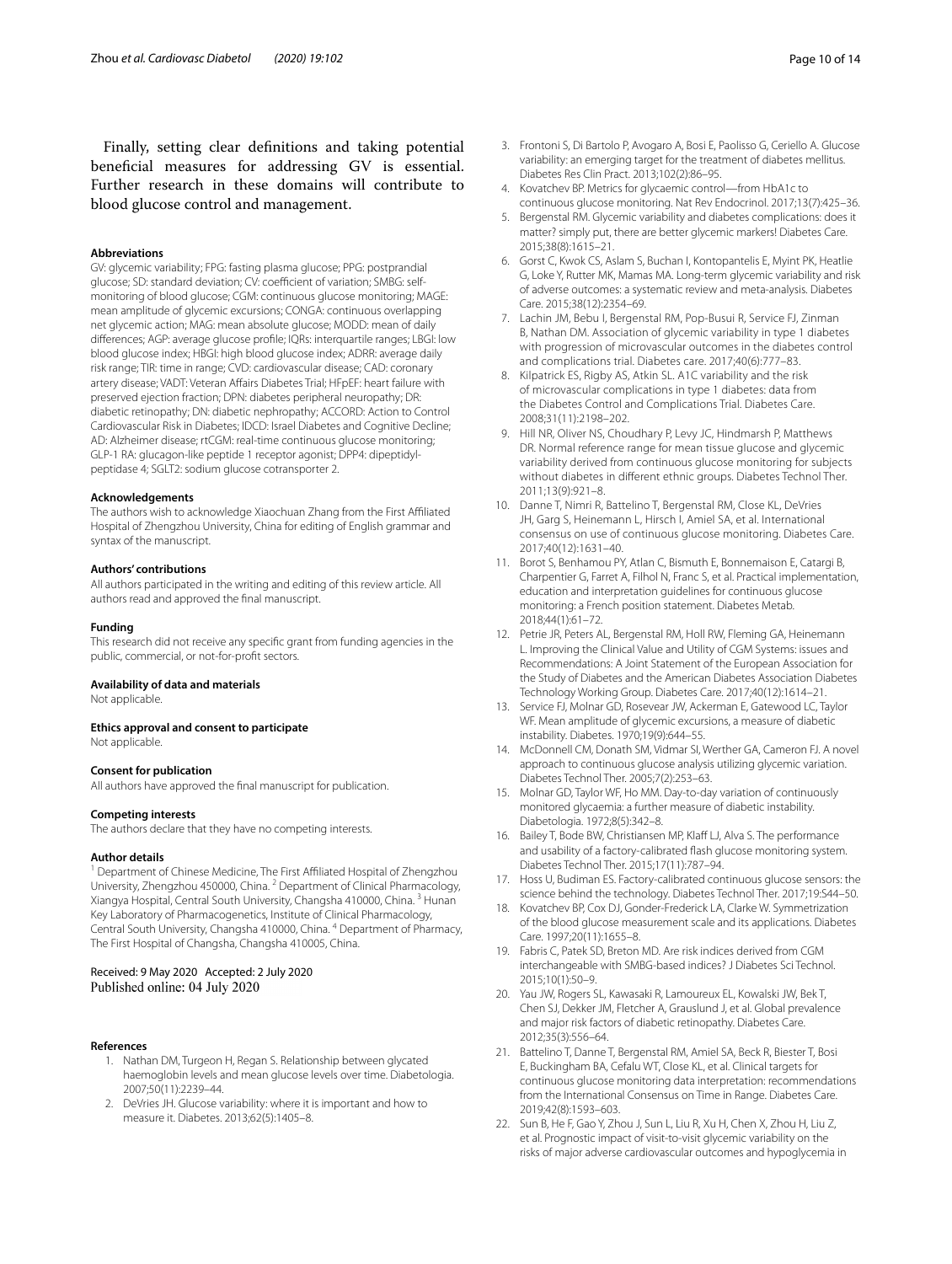patients with diferent glycemic control and type 2 diabetes. Endocrine. 2019;64(3):536–43.

- <span id="page-10-0"></span>23. Hirakawa Y, Arima H, Zoungas S, Ninomiya T, Cooper M, Hamet P, Mancia G, Poulter N, Harrap S, Woodward M, et al. Impact of visit-to-visit glycemic variability on the risks of macrovascular and microvascular events and all-cause mortality in type 2 diabetes: the ADVANCE trial. Diabetes Care. 2014;37(8):2359–65.
- 24. Folli F, Corradi D, Fanti P, Davalli A, Paez A, Giaccari A, Perego C, Muscogiuri G. The role of oxidative stress in the pathogenesis of type 2 diabetes mellitus micro- and macrovascular complications: avenues for a mechanistic-based therapeutic approach. Curr Diabetes Rev. 2011;7(5):313–24.
- <span id="page-10-1"></span>25. Bruginski D, Precoma DB, Sabbag A, Olandowski M. Impact of glycemic variability and hypoglycemia on the mortality and length of hospital stay among elderly patients in Brazil. Curr Diabetes Rev. 2020;16(2):171–80.
- <span id="page-10-2"></span>26. Slieker RC, van der Heijden A, Nijpels G, Elders PJM. Visit-to-visit variability of glycemia and vascular complications: the Hoorn Diabetes Care System cohort. Cardiovasc Diabetol. 2019;18(1):170.
- <span id="page-10-14"></span>27. Lu J, Ma X, Zhou J, Zhang L, Mo Y, Ying L, Lu W, Zhu W, Bao Y, Vigersky RA, et al. Association of time in range, as assessed by continuous glucose monitoring, with diabetic retinopathy in type 2 diabetes. Diabetes Care. 2018;41(11):2370–6.
- 28. Picconi F, Parravano M, Ylli D, Pasqualetti P, Coluzzi S, Giordani I, Malandrucco I, Lauro D, Scarinci F, Giorno P, et al. Retinal neurodegeneration in patients with type 1 diabetes mellitus: the role of glycemic variability. Acta Diabetol. 2017;54(5):489–97.
- <span id="page-10-3"></span>29. Zinman B, Marso SP, Poulter NR, Emerson SS, Pieber TR, Pratley RE, Lange M, Brown-Frandsen K, Moses A, Ocampo Francisco AM, et al. Day-to-day fasting glycaemic variability in DEVOTE: associations with severe hypoglycaemia and cardiovascular outcomes (DEVOTE 2). Diabetologia. 2018;61(1):48–57.
- <span id="page-10-4"></span>30. Nusca A, Tuccinardi D, Albano M, Cavallaro C, Ricottini E, Manfrini S, Pozzilli P, Di Sciascio G. Glycemic variability in the development of cardiovascular complications in diabetes. Diab Metab Res Rev. 2018;34(8):e3047.
- <span id="page-10-16"></span>31. Cardoso CRL, Leite NC, Moram CBM, Salles GF. Long-term visit-tovisit glycemic variability as predictor of micro- and macrovascular complications in patients with type 2 diabetes: the Rio de Janeiro Type 2 Diabetes Cohort Study. Cardiovasc Diabetol. 2018;17(1):33.
- <span id="page-10-6"></span>32. Takahashi H, Iwahashi N, Kirigaya J, Kataoka S, Minamimoto Y, Gohbara M, Abe T, Okada K, Matsuzawa Y, Konishi M, et al. Glycemic variability determined with a continuous glucose monitoring system can predict prognosis after acute coronary syndrome. Cardiovasc Diabetol. 2018;17(1):116.
- <span id="page-10-5"></span>33. Xia J, Yin C. Glucose variability and coronary artery disease. Heart Lung Circ. 2019;28(4):553–9.
- <span id="page-10-7"></span>34. Liang S, Yin H, Wei C, Xie L, He H, Liu X. Glucose variability for cardiovascular risk factors in type 2 diabetes: a meta-analysis. J Diab Metab Disord. 2017;16:45.
- <span id="page-10-8"></span>35. Besch G, Pili-Floury S, Morel C, Gilard M, Flicoteaux G, Mont L, Perrotti A, Meneveau N, Chocron S, Schiele F, et al. Impact of post-procedural glycemic variability on cardiovascular morbidity and mortality after transcatheter aortic valve implantation: a post hoc cohort analysis. Cardiovasc Diabetol. 2019;18(1):27.
- <span id="page-10-9"></span>36. Benalia M, Zeller M, Mouhat B, Guenancia C, Yameogo V, Greco C, Yao H, Maza M, Verges B, Cottin Y. Glycaemic variability is associated with severity of coronary artery disease in patients with poorly controlled type 2 diabetes and acute myocardial infarction. Diab Metab. 2019;45(5):446–52.
- <span id="page-10-10"></span>37. Ito T, Ichihashi T, Fujita H, Sugiura T, Yamamoto J, Kitada S, Nakasuka K, Kawada Y, Ohte N. The impact of intraday glucose variability on coronary artery spasm in patients with dysglycemia. Heart Vessels. 2019;34(8):1250–7.
- <span id="page-10-11"></span>38. Pu Z, Lai L, Yang X, Wang Y, Dong P, Wang D, Xie Y, Han Z. Acute glycemic variability on admission predicts the prognosis in hospitalized patients with coronary artery disease: a meta-analysis. Endocrine. 2020;67(3):526–34.
- <span id="page-10-12"></span>39. Foreman YD, Brouwers M, Berendschot T, van Dongen M, Eussen S, van Greevenbroek MMJ, Henry RMA, Houben A, van der Kallen CJH, Kroon AA, et al. The oral glucose tolerance test-derived incremental glucose

peak is associated with greater arterial stifness and maladaptive arterial remodeling: the Maastricht Study. Cardiovasc Diabetol. 2019;18(1):152.

- <span id="page-10-13"></span>40. Gerbaud E, Darier R, Montaudon M, Beauvieux MC, Coffin-Boutreux C, Coste P, Douard H, Ouattara A, Catargi B. Glycemic. Diabetes Care. 2019;42(4):674–81.
- <span id="page-10-17"></span>41. Wang A, Liu X, Xu J, Han X, Su Z, Chen S, Zhang N, Wu S, Wang Y, Wang Y. Visit-to-visit variability of fasting plasma glucose and the risk of cardiovascular disease and all-cause mortality in the general population. J Am Heart Assoc. 2017;6:12.
- <span id="page-10-18"></span>42. Zhou JJ, Schwenke DC, Bahn G, Reaven P. Glycemic variation and cardiovascular risk in the veterans affairs diabetes trial. Diabetes Care. 2018;41(10):2187–94.
- <span id="page-10-19"></span>43. Tang X, Zhong J, Zhang H, Luo Y, Liu X, Peng L, Zhang Y, Qian X, Jiang B, Liu J, et al. Visit-to-visit fasting plasma glucose variability is an important risk factor for long-term changes in left cardiac structure and function in patients with type 2 diabetes. Cardiovasc Diabetol. 2019;18(1):50.
- <span id="page-10-20"></span>44. Bancks MP, Carson AP, Lewis CE, Gunderson EP, Reis JP, Schreiner PJ, Yano Y, Carnethon MR. Fasting glucose variability in young adulthood and incident diabetes, cardiovascular disease and all-cause mortality. Diabetologia. 2019;62(8):1366–74.
- <span id="page-10-21"></span>45. Yu JH, Han K, Park S, Lee DY, Nam GE, Seo JA, Kim SG, Baik SH, Park YG, Kim SM, et al. Efects of long-term glycemic variability on incident cardiovascular disease and mortality in subjects without diabetes: a nationwide population-based study. Medicine. 2019;98(29):e16317.
- <span id="page-10-22"></span>46. Takao T, Matsuyama Y, Suka M, Yanagisawa H, Iwamoto Y. The combined efect of visit-to-visit variability in HbA1c and systolic blood pressure on the incidence of cardiovascular events in patients with type 2 diabetes. BMJ Open Diabetes Res Care. 2015;3(1):e000129.
- <span id="page-10-23"></span>47. Mo Y, Zhou J, Ma X, Zhu W, Zhang L, Li J, Lu J, Hu C, Bao Y, Jia W. Haemoglobin A1c variability as an independent correlate of atherosclerosis and cardiovascular disease in Chinese type 2 diabetes. Diab Vasc Dis Res. 2018;15(5):402–8.
- <span id="page-10-24"></span>48. Gu J, Fan YQ, Zhang JF, Wang CQ. Association of hemoglobin A1c variability and the incidence of heart failure with preserved ejection fraction in patients with type 2 diabetes mellitus and arterial hypertension. Hellenic J Cardiol. 2018;59(2):91–7.
- <span id="page-10-25"></span>49. Gu J, Pan JA, Fan YQ, Zhang HL, Zhang JF, Wang CQ. Prognostic impact of HbA1c variability on long-term outcomes in patients with heart failure and type 2 diabetes mellitus. Cardiovasc Diabetol. 2018;17(1):96.
- <span id="page-10-31"></span>50. Yokota S, Tanaka H, Mochizuki Y, Soga F, Yamashita K, Tanaka Y, Shono A, Suzuki M, Sumimoto K, Mukai J, et al. Association of glycemic variability with left ventricular diastolic function in type 2 diabetes mellitus. Cardiovasc Diabetol. 2019;18(1):166.
- <span id="page-10-15"></span>51. Akaza M, Akaza I, Kanouchi T, Sasano T, Sumi Y, Yokota T. Nerve conduction study of the association between glycemic variability and diabetes neuropathy. Diabetol Metab Synd. 2018;10:69.
- <span id="page-10-26"></span>52. Pai YW, Lin CH, Lee IT, Chang MH. Variability of fasting plasma glucose and the risk of painful diabetic peripheral neuropathy in patients with type 2 diabetes. Diabetes Metab. 2018;44(2):129–34.
- <span id="page-10-27"></span>53. Yang CP, Li CI, Liu CS, Lin WY, Hwang KL, Yang SY, Li TC, Lin CC. Variability of fasting plasma glucose increased risks of diabetic polyneuropathy in T2DM. Neurology. 2017;88(10):944–51.
- <span id="page-10-28"></span>54. Su JB, Zhao LH, Zhang XL, Cai HL, Huang HY, Xu F, Chen T, Wang XQ. HbA1c variability and diabetic peripheral neuropathy in type 2 diabetic patients. Cardiovasc Diabetol. 2018;17(1):47.
- <span id="page-10-29"></span>55. Rosa L, Zajdenverg L, Souto DL, Dantas JR, Pinto MVR, Salles G, Rodacki M. HbA1c variability and long-term glycemic control are linked to diabetic retinopathy and glomerular fltration rate in patients with type 1 diabetes and multiethnic background. J Diabetes Compl. 2019;33(9):610–5.
- <span id="page-10-30"></span>56. Lai YR, Chiu WC, Huang CC, Tsai NW, Wang HC, Lin WC, Cheng BC, Su YJ, Su CM, Hsiao SY, et al. HbA1C Variability is strongly associated with the severity of peripheral neuropathy in patients with type 2 diabetes. Front Neurosci. 2019;13:90.
- <span id="page-10-32"></span>57. Lai YR, Huang CC, Chiu WC, Liu RT, Tsai NW, Wang HC, Lin WC, Cheng BC, Su YJ, Su CM, et al. HbA1C variability is strongly associated with the severity of cardiovascular autonomic neuropathy in patients with type 2 diabetes after longer diabetes duration. Front Neurosci. 2019;13:458.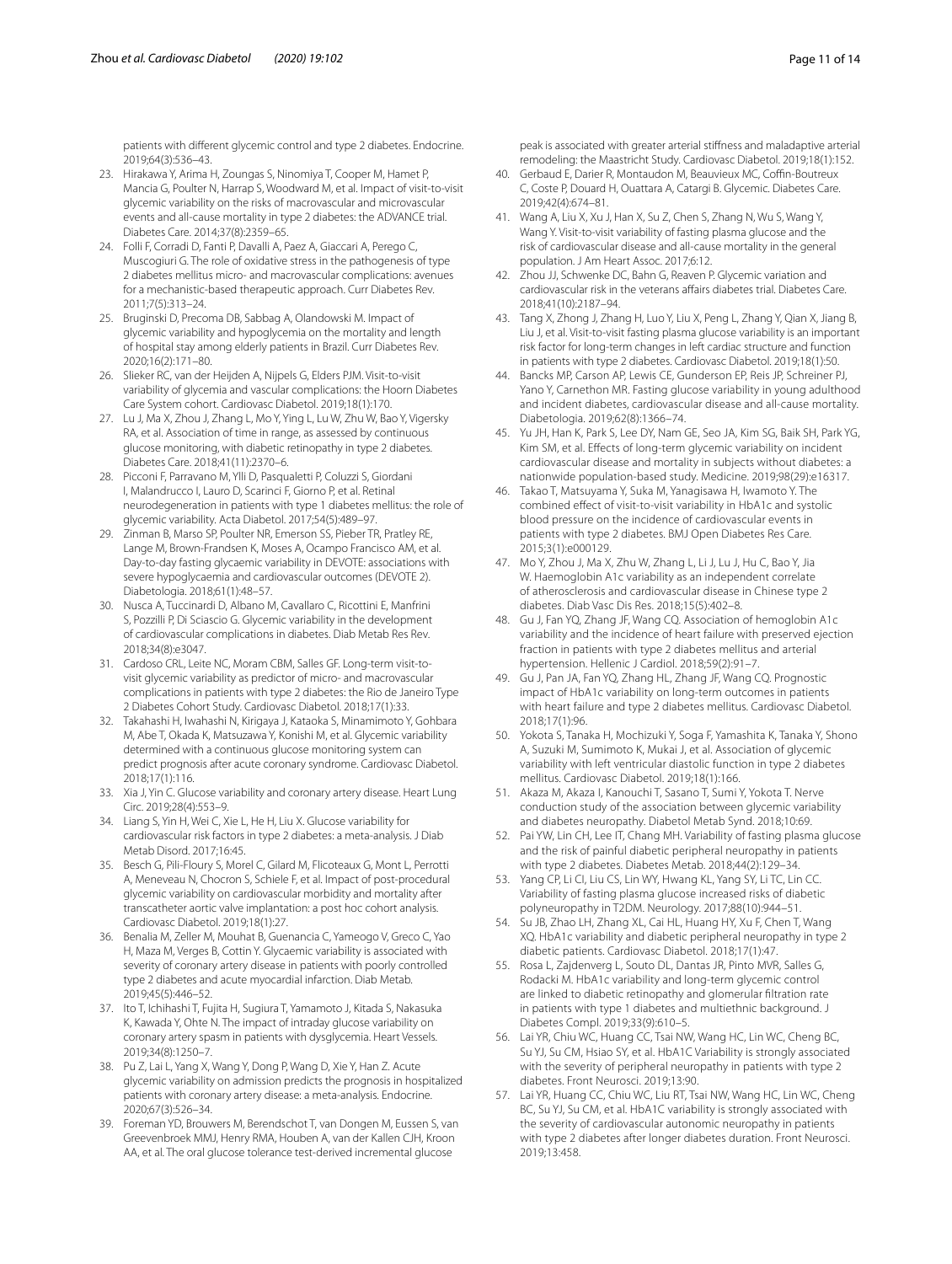- <span id="page-11-7"></span>58. Schreur V, van Asten F, Ng H, Weeda J, Groenewoud JMM, Tack CJ, Hoyng CB, de Jong EK, Klaver CCW, Jeroen Klevering B. Risk factors for development and progression of diabetic retinopathy in Dutch patients with type 1 diabetes mellitus. Acta Ophthalmol. 2018;96(5):459–64.
- <span id="page-11-23"></span>59. Zhao Q, Zhou F, Zhang Y, Zhou X, Ying C. Fasting plasma glucose variability levels and risk of adverse outcomes among patients with type 2 diabetes: a systematic review and meta-analysis. Diabetes Res Clin Pract. 2019;148:23–31.
- <span id="page-11-8"></span>60. Song KH, Jeong JS, Kim MK, Kwon HS, Baek KH, Ko SH, Ahn YB. Discordance in risk factors for the progression of diabetic retinopathy and diabetic nephropathy in patients with type 2 diabetes mellitus. J Diab Invest. 2019;10(3):745–52.
- <span id="page-11-9"></span>61. Ceriello A, De Cosmo S, Rossi MC, Lucisano G, Genovese S, Pontremoli R, Fioretto P, Giorda C, Pacilli A, Viazzi F, et al. Variability in HbA1c, blood pressure, lipid parameters and serum uric acid, and risk of development of chronic kidney disease in type 2 diabetes. Diabetes Obes Metab. 2017;19(11):1570–8.
- <span id="page-11-10"></span>62. Lee CL, Chen CH, Wu MJ, Tsai SF. The variability of glycated hemoglobin is associated with renal function decline in patients with type 2 diabetes. Ther Adv Chronic Dis. 2020;11:2040622319898370.
- <span id="page-11-24"></span>63. Viazzi F, Russo GT, Ceriello A, Fioretto P, Giorda C, De Cosmo S, Pontremoli R. Natural history and risk factors for diabetic kidney disease in patients with T2D: lessons from the AMD-annals. J Nephrol. 2019;32(4):517–25.
- <span id="page-11-11"></span>64. Lee MY, Huang JC, Chen SC, Chiou HC, Wu PY. Association of HbA1C variability and renal progression in patients with type 2 diabetes with chronic kidney disease stages 3(-)4. Int J Mol Sci. 2018;19:12.
- <span id="page-11-25"></span>65. Rama Chandran S, Tay WL, Lye WK, Lim LL, Ratnasingam J, Tan ATB, Gardner DSL. Beyond HbA1c: comparing glycemic variability and glycemic indices in predicting hypoglycemia in type 1 and type 2 diabetes. Diab Technol Ther. 2018;20(5):353–62.
- <span id="page-11-0"></span>66. Gomez AM, Munoz OM, Marin A, Fonseca MC, Rondon M, Robledo Gomez MA, Sanko A, Lujan D, Garcia-Jaramillo M, Leon Vargas FM. Diferent indexes of glycemic variability as identifers of patients with risk of hypoglycemia in type 2 diabetes mellitus. J Diabetes Sci Technol. 2018;12(5):1007–15.
- <span id="page-11-1"></span>67. Gomez AM, Henao DC, Imitola Madero A, Taboada LB, Cruz V, Robledo Gomez MA, Rondon M, Munoz-Velandia O, Garcia-Jaramillo M, Leon Vargas FM. Defning high glycemic variability in type 1 diabetes: comparison of multiple indexes to identify patients at risk of hypoglycemia. Diabetes Technol Ther. 2019;21(8):430–9.
- <span id="page-11-2"></span>68. DeVries JH, Bailey TS, Bhargava A, Gerety G, Gumprecht J, Heller S, Lane W, Wysham CH, Zinman B, Bak BA, et al. Day-to-day fasting self-monitored blood glucose variability is associated with risk of hypoglycaemia in insulin-treated patients with type 1 and type 2 diabetes: a post hoc analysis of the SWITCH Trials. Diabetes Obes Metab. 2019;21(3):622–30.
- <span id="page-11-3"></span>69. Klimontov VV, Myakina NE. Glucose variability indices predict the episodes of nocturnal hypoglycemia in elderly type 2 diabetic patients treated with insulin. Diabetes Metab Syndr. 2017;11(2):119–24.
- <span id="page-11-4"></span>70. Uemura F, Okada Y, Torimoto K, Tanaka Y. Relation between hypoglycemia and glycemic variability in type 2 diabetes patients with insulin therapy: a study based on continuous glucose monitoring. Diabetes Technol Ther. 2018;20(2):140–6.
- <span id="page-11-26"></span>71. Zhong VW, Juhaeri J, Cole SR, Shay CM, Gordon-Larsen P, Kontopantelis E, Mayer-Davis EJ. HbA1C variability and hypoglycemia hospitalization in adults with type 1 and type 2 diabetes: a nested case-control study. J Diabetes Complications. 2018;32(2):203–9.
- <span id="page-11-5"></span>72. Lanspa MJ, Dickerson J, Morris AH, Orme JF, Holmen J, Hirshberg EL. Coefficient of glucose variation is independently associated with mortality in critically ill patients receiving intravenous insulin. Crit Care (London, England). 2014;18(2):R86.
- <span id="page-11-6"></span>73. Timmons JG, Cunningham SG, Sainsbury CA, Jones GC. Inpatient glycemic variability and long-term mortality in hospitalized patients with type 2 diabetes. J Diabetes Complications. 2017;31(2):479–82.
- <span id="page-11-12"></span>74. Lee CL, Sheu WH, Lee IT, Lin SY, Liang WM, Wang JS, Li YF. Trajectories of fasting plasma glucose variability and mortality in type 2 diabetes. Diabetes Metab. 2018;44(2):121–8.
- <span id="page-11-13"></span>75. Orsi E, Solini A, Bonora E, Fondelli C, Trevisan R, Vedovato M, Cavalot F, Gruden G, Morano S, Nicolucci A, et al. Haemoglobin A1c variability is

a strong, independent predictor of all-cause mortality in patients with type 2 diabetes. Diabetes Obes Metab. 2018;20(8):1885–93.

- <span id="page-11-14"></span>76. Xu D, Fang H, Xu W, Yan Y, Liu Y, Yao B. Fasting plasma glucose variability and all-cause mortality among type 2 diabetes patients: a dynamic cohort study in Shanghai, China. Sci Rep. 2016;6:39633.
- <span id="page-11-15"></span>77. Echoufo-Tcheugui JB, Zhao S, Brock G, Matsouaka RA, Kline D, Joseph JJ. Visit-to-visit glycemic variability and risks of cardiovascular events and all-cause mortality: the ALLHAT Study. Diabetes Care. 2019;42(3):486–93.
- <span id="page-11-16"></span>78. Akirov A, Diker-Cohen T, Masri-Iraqi H, Shimon I. High glucose variability increases mortality risk in hospitalized patients. J Clin Endocrinol Metab. 2017;102(7):2230–41.
- <span id="page-11-17"></span>79. Walker GS, Cunningham SG, Sainsbury CAR, Jones GC. HbA1c variability is associated with increased mortality and earlier hospital admission in people with Type 1 diabetes. Diab Med. 2017;34(11):1541–5.
- <span id="page-11-18"></span>80. Critchley JA, Carey IM, Harris T, DeWilde S, Cook DG. Variability in glycated hemoglobin and risk of poor outcomes among people with type 2 diabetes in a large primary care cohort study. Diabetes Care. 2019;42(12):2237–46.
- <span id="page-11-19"></span>81. Sheng CS, Tian J, Miao Y, Cheng Y, Yang Y, Reaven PD, Bloomgarden ZT, Ning G. Prognostic signifcance of long-term HbA 1c variability for allcause mortality in the ACCORD Trial. Diabetes Care. 2020;43(6):1185–90.
- <span id="page-11-27"></span>82. Forbes A, Murrells T, Mulnier H, Sinclair AJ. Mean HbA1c, HbA1c variability, and mortality in people with diabetes aged 70 years and older: a retrospective cohort study. Lancet Diabetes Endocrinol. 2018;6(6):476–86.
- <span id="page-11-20"></span>83. Ravona-Springer R, Heymann A, Schmeidler J, Moshier E, Guerrero-Berroa E, Soleimani L, Sano M, Leroith D, Preiss R, Tzukran R, et al. Hemoglobin A1c variability predicts symptoms of depression in elderly individuals with type 2 diabetes. Diabetes Care. 2017;40(9):1187–93.
- <span id="page-11-21"></span>84. Li TC, Yang CP, Tseng ST, Li CI, Liu CS, Lin WY, Hwang KL, Yang SY, Chiang JH, Lin CC. Visit-to-visit variations in fasting plasma glucose and HbA1c Associated With an Increased Risk of Alzheimer Disease: Taiwan Diabetes Study. Diabetes Care. 2017;40(9):1210–7.
- 85. Bancks MP, Carnethon MR, Jacobs DR Jr, Launer LJ, Reis JP, Schreiner PJ, Shah RV, Sidney S, Yaffe K, Yano Y, et al. Fasting glucose variability in young adulthood and cognitive function in middle age: the Coronary Artery Risk Development in Young Adults (CARDIA) Study. Diabetes Care. 2018;41(12):2579–85.
- <span id="page-11-22"></span>86. Saito Y, Noto H, Takahashi O, Kobayashi D. Visit-to-visit hemoglobin A1c variability is associated with later cancer development in patients with diabetes mellitus. Cancer J (Sudbury, Mass). 2019;25(4):237–40.
- <span id="page-11-28"></span>87. Breton MD, Patek SD, Lv D, Schertz E, Robic J, Pinnata J, Kollar L, Barnett C, Wakeman C, Oliveri M, et al. Continuous glucose monitoring and insulin informed advisory system with automated titration and dosing of insulin reduces glucose variability in type 1 diabetes mellitus. Diabetes Technol Ther. 2018;20(8):531–40.
- Volcansek S, Lunder M, Janez A. Acceptability of continuous glucose monitoring in elderly diabetes patients using multiple daily insulin injections. Diabetes Technol Ther. 2019;21(10):566–74.
- <span id="page-11-32"></span>89. Avari P, Moscardo V, Jugnee N, Oliver N, Reddy M. Glycemic variability and hypoglycemic excursions with continuous glucose monitoring compared to intermittently scanned continuous glucose monitoring in adults with highest risk type 1 diabetes. J Diabetes Sci Technol. 2019. [https://doi.org/10.1177/1932296819867688.](https://doi.org/10.1177/1932296819867688)
- <span id="page-11-29"></span>90. Deiss D, Szadkowska A, Gordon D, Mallipedhi A, Schutz-Fuhrmann I, Aguilera E, Ringsell C, De Block C, Irace C. Clinical practice recommendations on the routine use of eversense, the frst long-term implantable continuous glucose monitoring system. Diabetes Technol Ther. 2019;21(5):254–64.
- <span id="page-11-30"></span>91. Iga R, Uchino H, Kanazawa K, Usui S, Miyagi M, Kumashiro N, Yoshino H, Ando Y, Hirose T. Glycemic variability in type 1 diabetes compared with Degludec and Glargine on the morning injection: an open-label randomized controlled trial. Diabetes Ther. 2017;8(4):783–92.
- <span id="page-11-31"></span>92. Rodbard HW, Peters AL, Slee A, Cao A, Traina SB, Alba M. The Efect of Canaglifozin, a sodium glucose cotransporter 2 inhibitor, on glycemic end points assessed by continuous glucose monitoring and patientreported outcomes among people with type 1 diabetes. Diabetes Care. 2017;40(2):171–80.
- <span id="page-11-33"></span>Mathieu C, Dandona P, Phillip M, Oron T, Lind M, Hansen L, Thoren F, Xu J, Langkilde AM. Glucose variables in type 1 diabetes studies with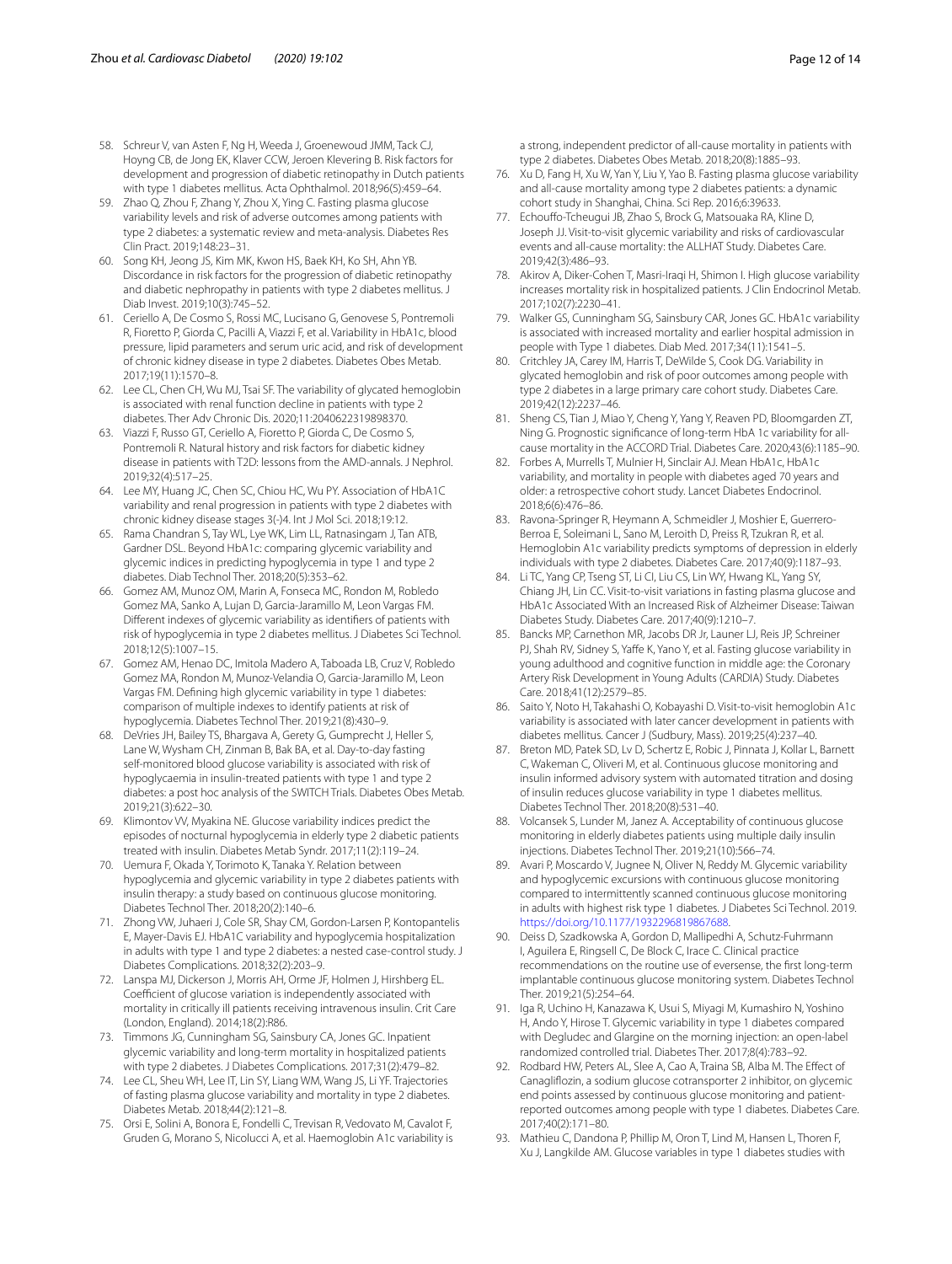dapaglifozin: pooled analysis of continuous glucose monitoring data from DEPICT-1 and -2. Diabetes Care. 2019;42(6):1081–7.

- <span id="page-12-0"></span>94. Henry RR, Strange P, Zhou R, Pettus J, Shi L, Zhuplatov SB, Mansfeld T, Klein D, Katz A. Efects of dapaglifozin on 24-hour glycemic control in patients with type 2 diabetes: a randomized controlled trial. Diabetes Technol Ther. 2018;20(11):715–24.
- <span id="page-12-1"></span>95. Nishimura R, Osonoi T, Koike Y, Miyata K, Shimasaki Y. A randomized pilot study of the efect of trelagliptin and alogliptin on glycemic variability in patients with type 2 diabetes. Adv Ther. 2019;36(11):3096–109.
- <span id="page-12-6"></span>96. Bajaj HS, Venn K, Ye C, Patrick A, Kalra S, Khandwala H, Aslam N, Twum-Barima D, Aronson R. Lowest glucose variability and hypoglycemia are observed with the combination of a GLP-1 receptor agonist and basal insulin (VARIATION Study). Diabetes Care. 2017;40(2):194–200.
- <span id="page-12-7"></span>97. Frias JP, Nakhle S, Ruggles JA, Zhuplatov S, Klein E, Zhou R, Strange P. Exenatide once weekly improved 24-hour glucose control and reduced glycaemic variability in metformin-treated participants with type 2 diabetes: a randomized, placebo-controlled trial. Diabetes Obes Metab. 2017;19(1):40–8.
- <span id="page-12-8"></span>98. Umpierrez GE, O'Neal D, DiGenio A, Goldenberg R, Hernandez-Triana E, Lin J, Park CY, Renard E, Kovatchev B. Lixisenatide reduces glycaemic variability in insulin-treated patients with type 2 diabetes. Diabetes Obes Metab. 2017;19(9):1317–21.
- <span id="page-12-9"></span>99. Sofzadeh S, Imberg H, Olafsdottir AF, Ekelund M, Dahlqvist S, Hirsch I, Filipsson K, Ahren B, Sjoberg S, Tuomilehto J, et al. Efect of liraglutide on times in glycaemic ranges as assessed by CGM for type 2 diabetes patients treated with multiple daily insulin injections. Diabetes Ther. 2019;10(6):2115–30.
- <span id="page-12-10"></span>100. Park SE, Lee BW, Kim JH, Lee WJ, Cho JH, Jung CH, Lee SH, Suh S, Hur GC, Kim SH, et al. Efect of gemigliptin on glycaemic variability in patients with type 2 diabetes (STABLE study). Diabetes Obes Metab. 2017;19(6):892–6.
- <span id="page-12-11"></span>101. Kim NH, Kim DL, Kim KJ, Kim NH, Choi KM, Baik SH, Kim SG. Efects of vildagliptin or pioglitazone on glycemic variability and oxidative stress in patients with type 2 diabetes inadequately controlled with metformin monotherapy: a 16-week, randomised, open label, Pilot Study. Endocrinol Metab (Seoul, Korea). 2017;32(2):241–7.
- <span id="page-12-12"></span>102. Kim G, Oh S, Jin SM, Hur KY, Kim JH, Lee MK. The efficacy and safety of adding either vildagliptin or glimepiride to ongoing metformin therapy in patients with type 2 diabetes mellitus. Expert Opin Pharmacother. 2017;18(12):1179–86.
- <span id="page-12-2"></span>103. Famulla S, Pieber TR, Eilbracht J, Neubacher D, Soleymanlou N, Woerle HJ, Broedl UC, Kaspers S. Glucose exposure and variability with empaglifozin as adjunct to insulin in patients with type 1 diabetes: continuous glucose monitoring data from a 4-week, randomized, Placebo-Controlled Trial (EASE-1). Diabetes Technol Ther. 2017;19(1):49–60.
- <span id="page-12-3"></span>104. Suzuki D, Yamada H, Yoshida M, Funazaki S, Amamoto M, Morimoto J, Hara K. Sodium-glucose cotransporter 2 inhibitors improved time-inrange without increasing hypoglycemia in Japanese patients with type 1 diabetes: a retrospective, single-center, pilot study. J Diabetes Invest. 2020.
- <span id="page-12-13"></span>105. Zhang Y, Zhao Z, Wang S, Zhu W, Jiang Y, Sun S, Chen C, Wang K, Mu L, Cao J, et al. Intensive insulin therapy combined with metformin is associated with reduction in both glucose variability and nocturnal hypoglycaemia in patients with type 2 diabetes. Diabetes Metab Res Rev. 2017;33:7.
- <span id="page-12-14"></span>106. Mori Y, Ohta T, Yokoyama J, Utsunomiya K. Efects of low-carbohydrate/ high-monounsaturated fatty acid liquid diets on diurnal glucose variability and insulin dose in type 2 diabetes patients on tube feeding who require insulin therapy. Diabetes Technol Ther. 2013;15(9):762–7.
- <span id="page-12-15"></span>107. Blaychfeld-Magnazi M, Reshef N, Zornitzki T, Madar Z, Knobler H. The effect of a low-carbohydrate high-fat diet and ethnicity on daily glucose profle in type 2 diabetes determined by continuous glucose monitoring. Eur J Nutr. 2019. [https://doi.org/10.1007/s00394-019-02043](https://doi.org/10.1007/s00394-019-02043-z) [-z](https://doi.org/10.1007/s00394-019-02043-z).
- <span id="page-12-4"></span>108. Ranjan A, Schmidt S, Damm-Frydenberg C, Holst JJ, Madsbad S, Norgaard K. Short-term efects of a low carbohydrate diet on glycaemic variables and cardiovascular risk markers in patients with type 1 diabetes: a randomized open-label crossover trial. Diabetes Obes Metab. 2017;19(10):1479–84.
- 109. Ahola AJ, Forsblom C, Harjutsalo V, Groop PH. Dietary carbohydrate intake and cardio-metabolic risk factors in type 1 diabetes. Diabetes Res Clin Pract. 2019;155:107818.
- <span id="page-12-5"></span>110. Eiswirth M, Clark E, Diamond M. Low carbohydrate diet and improved glycaemic control in a patient with type one diabetes. Endocrinol Diabetes Metab Case Rep. 2018;2018:18.
- <span id="page-12-16"></span>111. Chang CR, Francois ME, Little JP. Restricting carbohydrates at breakfast is sufficient to reduce 24-hour exposure to postprandial hyperglycemia and improve glycemic variability. Am J Clin Nutr. 2019;109(5):1302–9.
- <span id="page-12-23"></span>112. Henry CJ, Kaur B, Quek RYC, Camps SG. A low glycaemic index diet incorporating isomaltulose is associated with lower glycaemic response and variability, and promotes fat oxidation in Asians. Nutrients. 2017;9:5.
- <span id="page-12-24"></span>113. Camps SG, Kaur B, Quek RYC, Henry CJ. Does the ingestion of a 24 hour low glycaemic index Asian mixed meal diet improve glycaemic response and promote fat oxidation? A controlled, randomized crossover study. Nutr J. 2017;16(1):43.
- <span id="page-12-25"></span>114. Shukla AP, Dickison M, Coughlin N, Karan A, Mauer E, Truong W, Casper A, Emiliano AB, Kumar RB, Saunders KH, et al. The impact of food order on postprandial glycaemic excursions in prediabetes. Diabetes Obes Metab. 2019;21(2):377–81.
- <span id="page-12-17"></span>115. Trico D, Filice E, Trifro S, Natali A. Manipulating the sequence of food ingestion improves glycemic control in type 2 diabetic patients under free-living conditions. Nutr Diabetes. 2016;6(8):e226.
- <span id="page-12-18"></span>116. Figueira FR, Umpierre D, Casali KR, Tetelbom PS, Henn NT, Ribeiro JP, Schaan BD. Aerobic and combined exercise sessions reduce glucose variability in type 2 diabetes: crossover randomized trial. PLoS ONE. 2013;8(3):e57733.
- <span id="page-12-29"></span>117. Farabi SS, Carley DW, Smith D, Quinn L. Impact of exercise on diurnal and nocturnal markers of glycaemic variability and oxidative stress in obese individuals with type 2 diabetes or impaired glucose tolerance. Diabetes Vasc Dis Res. 2015;12(5):381–5.
- <span id="page-12-19"></span>118. Schein A, Correa A, Casali KR, Schaan BD. Are glucose levels, glucose variability and autonomic control infuenced by inspiratory muscle exercise in patients with type 2 diabetes? Study protocol for a randomized controlled trial. Trials. 2016;17:38.
- <span id="page-12-20"></span>119. Karstoft K, Clark MA, Jakobsen I, Muller IA, Pedersen BK, Solomon TP, Ried-Larsen M. The effects of 2 weeks of interval vs continuous walking training on glycaemic control and whole-body oxidative stress in individuals with type 2 diabetes: a controlled, randomised, crossover trial. Diabetologia. 2017;60(3):508–17.
- <span id="page-12-22"></span>120. Paing AC, McMillan KA, Kirk AF, Collier A, Hewitt A, Chastin SFM. Doseresponse between frequency of interruption of sedentary time and fasting glucose, the dawn phenomenon and night-time glucose in Type 2 diabetes. Diabetic Med. 2019;36(3):376–82.
- <span id="page-12-21"></span>121. Rafei H, Robinson E, Barry J, Jung ME, Little JP. Short-term exercise training reduces glycaemic variability and lowers circulating endothelial microparticles in overweight and obese women at elevated risk of type 2 diabetes. Eur J Sport Sci. 2019;19(8):1140–9.
- <span id="page-12-26"></span>122. Nygaard H, Ronnestad BR, Hammarstrom D, Holmboe-Ottesen G, Hostmark AT. Efects of exercise in the fasted and postprandial state on interstitial glucose in hyperglycemic individuals. J Sport Sci Med. 2017;16(2):254–63.
- <span id="page-12-27"></span>123. Figueira FR, Umpierre D, Bock PM, Waclawovsky G, Guerra AP, Donelli A, Andrades M, Casali KR, Schaan BD. Efect of exercise on glucose variability in healthy subjects: randomized crossover trial. Biol Sport. 2019;36(2):141–8.
- <span id="page-12-28"></span>124. Solomon TPJ, Tarry E, Hudson CO, Fitt AI, Laye MJ. Immediate postbreakfast physical activity improves interstitial postprandial glycemia: a comparison of diferent activity-meal timings. Pfugers Arch. 2020;472(2):271–80.
- <span id="page-12-30"></span>125. Martin CT, Criego AB, Carlson AL, Bergenstal RM. Advanced technology in the management of diabetes: which comes frst-continuous glucose monitor or insulin pump? Curr DiabRep. 2019;19(8):50.
- <span id="page-12-31"></span>126. Kovatchev B, Cobelli C. Glucose variability: timing, risk analysis, and relationship to hypoglycemia in diabetes. Diabetes Care. 2016;39(4):502–10.
- <span id="page-12-32"></span>127. Chico A, Aguilera E, Ampudia-Blasco FJ, Bellido V, Cardona-Hernandez R, Escalada FJ, Fernandez D, Gomez-Peralta F, Villar N, Gorgojo JJ, et al. Clinical approach to fash glucose monitoring: an expert recommendation. J Diabetes Sci Technol. 2020;14(1):155–64.